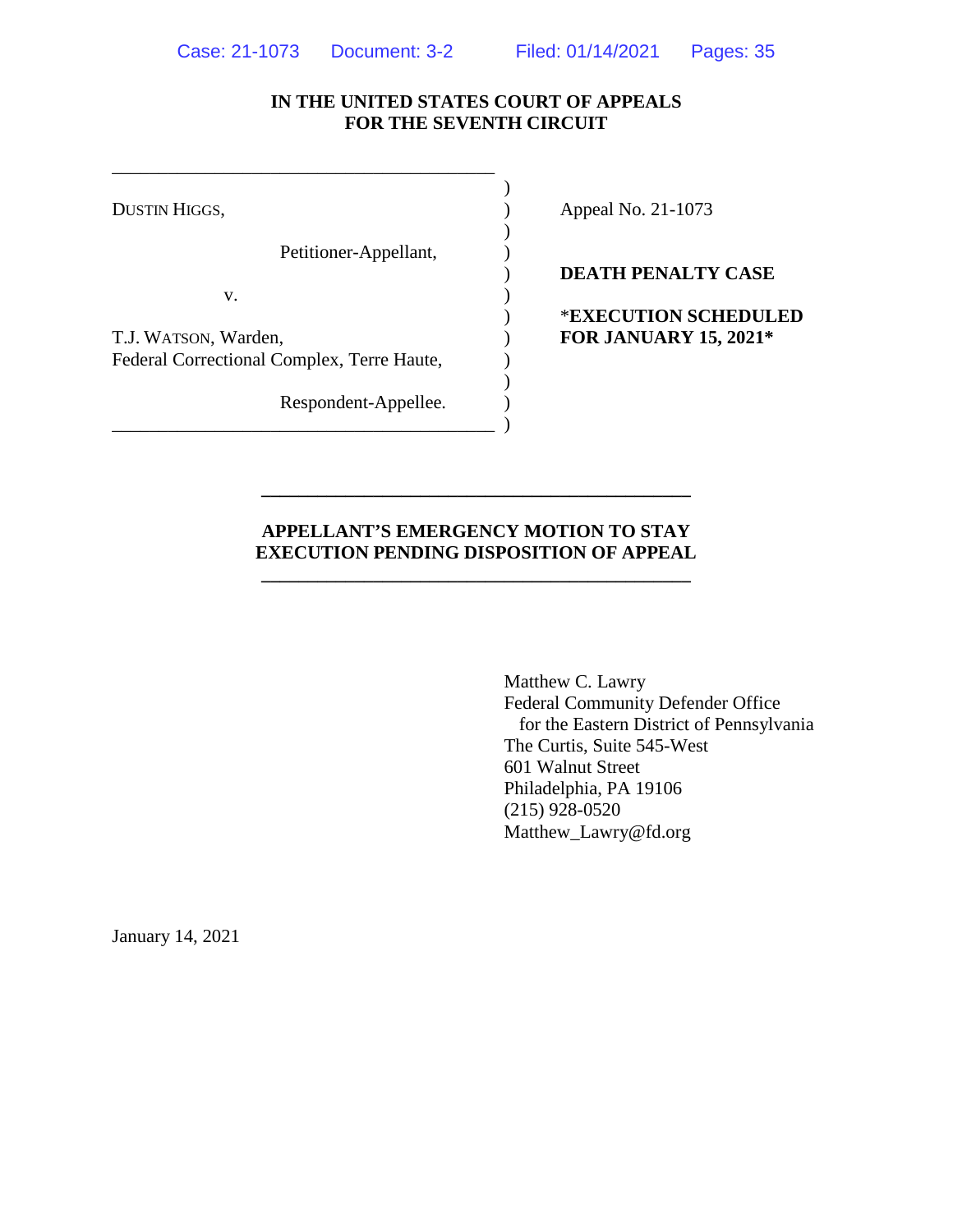## **PRELIMINARY STATEMENT**

<span id="page-1-0"></span>"ECF" refers to the Appendix filed and docketed in the district court at ECF No. 13,

*Higgs v. Watson*, No. 2:20-cv-00665-JPH-DLP (S.D. Ind. Dec. 23, 2020).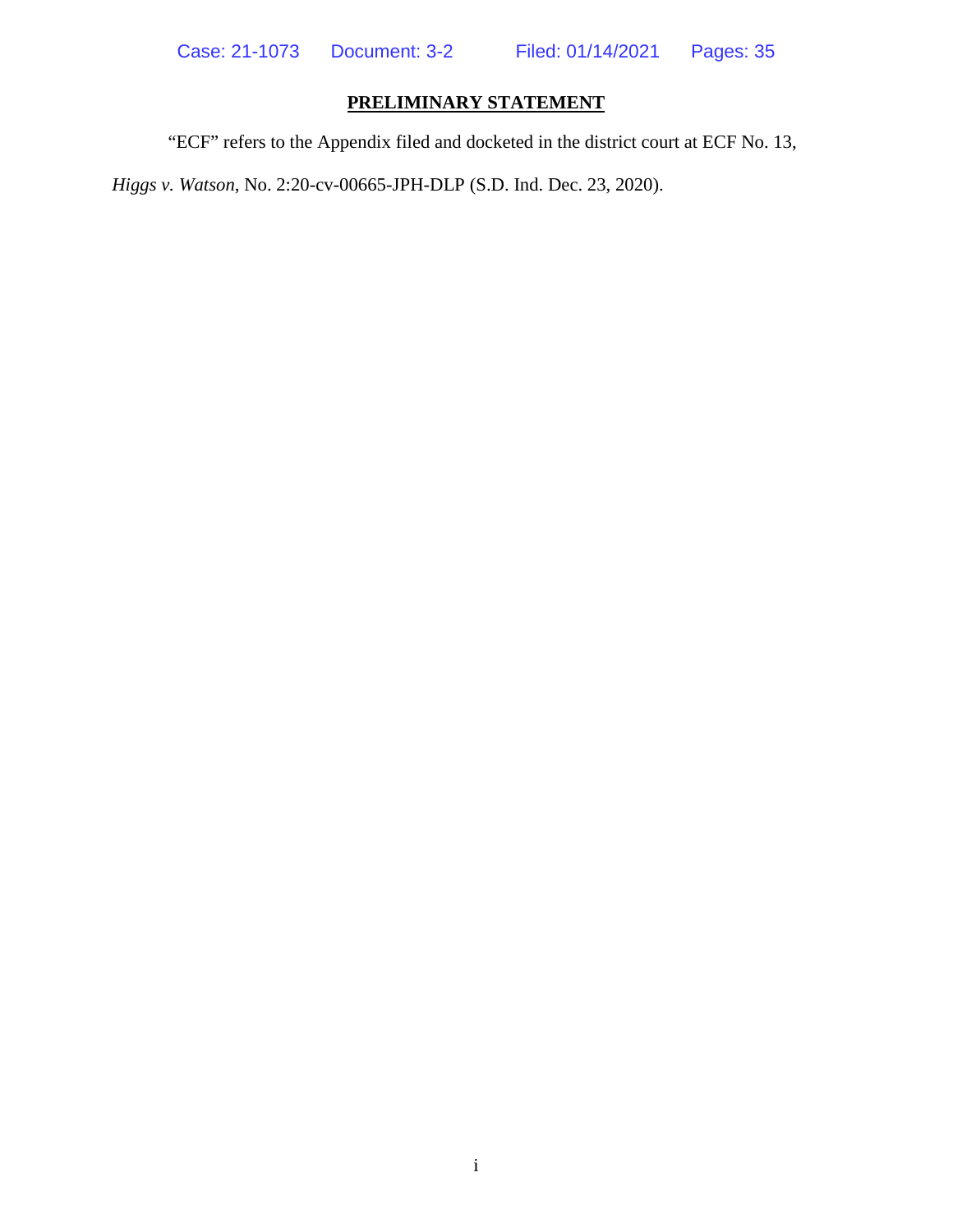# **TABLE OF CONTENTS**

<span id="page-2-0"></span>

| I.              | Mr. Higgs Can Demonstrate a Significant Possibility of Success on the Merits of                                                                               | His |
|-----------------|---------------------------------------------------------------------------------------------------------------------------------------------------------------|-----|
| A.              | Mr. Higgs Can Establish That He Was Denied Due Process Under Brady v.                                                                                         |     |
|                 | The Government Withheld Exculpatory Evidence of Mr. Gloria's Lenient<br>1.                                                                                    |     |
|                 | 2.                                                                                                                                                            |     |
| <b>B.</b>       | Mr. Higgs Can Establish that the District Court Improperly Employed Rigid<br>Categories, Instead of Applying the Standard-Based Language of the Savings       | 21  |
| $\mathcal{C}$ . | Mr. Higgs Can Establish that the District Court Gave Undue Significance to the<br>Lack of a Specific "Brady Exception" to the Provisions Governing Successive |     |
| Π.              |                                                                                                                                                               |     |
| Ш.              | A Stay Will Not Substantially Harm the Government; the Potential Injury to Mr.                                                                                |     |
| IV.             |                                                                                                                                                               |     |
|                 |                                                                                                                                                               |     |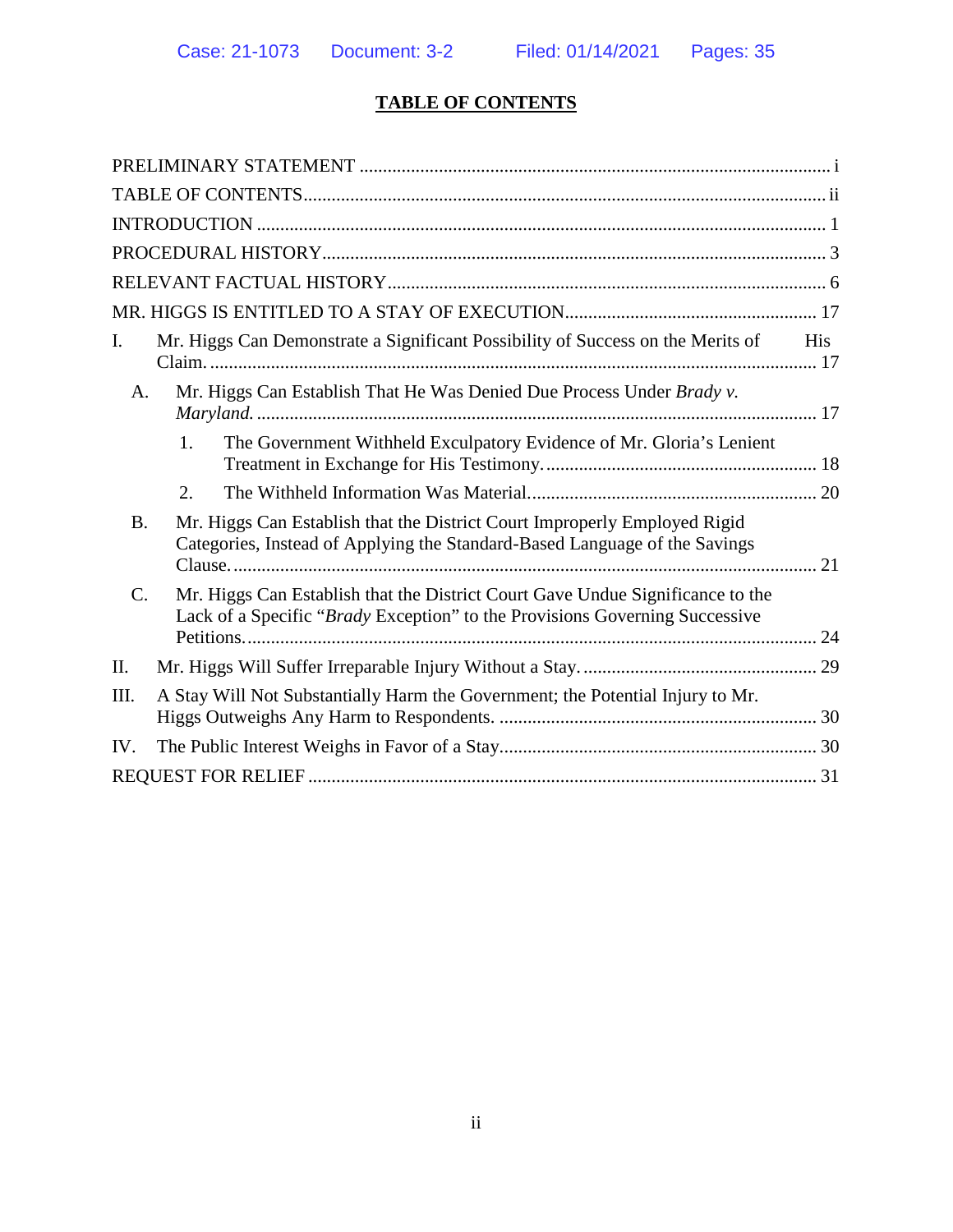#### **INTRODUCTION**

<span id="page-3-0"></span>Appellant Dustin Higgs respectfully requests an emergency stay of execution pending this Court's consideration of his appeal of the denial by the United States District Court for the Southern District of Indiana of his Motion to Stay Pending Resolution of Second Amended Petition for Writ of Habeas Corpus Pursuant to 28 U.S.C. § 224[1](#page-3-1).<sup>1</sup> *See* Order, *Higgs v. Watson*, No. 2:20-cv-00665-JPH-DLP (S.D. Ind. Jan. 12, 2021) (hereinafter "DCO"), ECF No. 21. Mr. Higgs is scheduled to be executed tomorrow, January 15, 2021, pursuant to convictions and death sentences rendered by the United States District Court for the District of Maryland, for his role in the murders of Tanji Jackson, Tamika Black, and Mishann Chinn.

This case presents a question of first impression concerning a federal prisoner's right to some avenue of relief for Government suppression of exculpatory evidence, not only during trial or direct appeal, but beyond the conclusion of § 2255 proceedings. In his Second Amended Petition (ECF No. 17), Mr. Higgs set forth a *Brady* claim that was impossible to raise properly during § 2255 proceedings because the Government withheld the evidence until two years after the end of those proceedings. Specifically, as explained in greater detail in the Second Amended Petition (S.D. Ind. ECF No. 17), the Government withheld from the defense the facts that (a) Victor Gloria – a cooperating co-defendant and "the critical link in [Mr. Higgs's] conviction" (*see* ECF No. 13-1 at 16 (Gloria Sentencing Tr. at 16:14–20)) – was a suspect in a Baltimore murder, and (b) the Government intervened with Baltimore authorities to persuade them that the evidence implicating Mr. Gloria for that murder was flawed. Those facts constitute exculpatory impeachment evidence within the meaning of *Brady v. Maryland*, 373 U.S. 83, 87 (1963). Mr. Gloria's knowledge that the Government was aware of his vulnerability to first-degree murder

<span id="page-3-1"></span><sup>&</sup>lt;sup>1</sup> A certificate of appealability is not attached per 7th Cir. R. 22(h)(3)(I) because the appeal is from a § 2241 petition, which has no COA requirement. *See* 28 U.S.C. § 2254(c)(1)(A)–(B).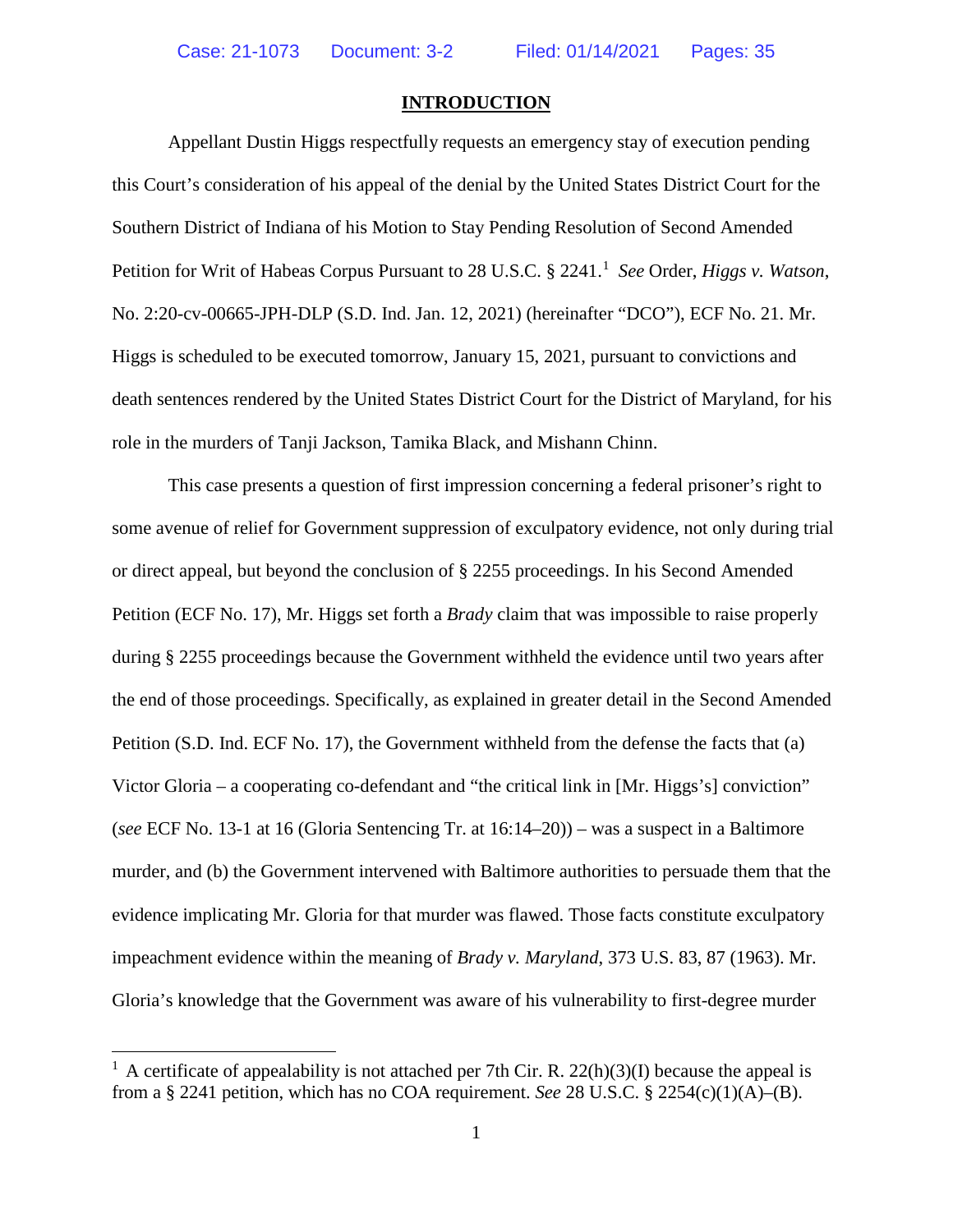charges in Baltimore gave him a powerful interest in making himself as indispensable as possible to the Government in Mr. Higgs's case in the hope that he might be shielded from accountability in Baltimore. This evidence was material because Mr. Gloria was the central witness against Mr. Higgs at trial, and without his testimony – as one trial prosecutor admitted – the Government "could not have proceeded and obtain[ed] a conviction against Mr. Higgs." Gloria Sentencing Tr. at 4:10–12, ECF No. 13-1 at 4.

While the Indiana district court agreed that Mr. Higgs's *Brady* evidence was "far from trivial," as it brought "to light serious questions about the government's involvement in the Baltimore investigation of Mr. Gloria" and "Mr. Gloria's testimony was crucial to the Government's case," the court concluded that because "Mr. Higgs has not made a strong showing that he may raise his *Brady* claim in a § 2241 petition – under *Webster* or some other way – the Court cannot reach the merits of his claim." DCO at 7–8.

However, this Court has recognized that *Webster* is not the only pathway to § 2255(e)'s savings clause. *See Purkey v. United States*, 964 F.3d 603, 615 (7th Cir. 2020). Here, the Government withheld *Brady* evidence until after Mr. Higgs's § 2255 proceedings were long over, making it impossible for Mr. Higgs to present the evidence during the original § 2255 proceedings and precluding him from attempting to do so again now through § 2255 due to the strict barriers surrounding successive petitions. In this case of first impression, this Court must determine whether  $\S 2255(e)$ 's savings clause is available to petitioners who are the victims of *Brady* violations that are not disclosed by the Government until after the conclusion of § 2255 proceedings, and who are otherwise deprived of any procedural vehicle to seek relief from the violation of their constitutional rights. To rule against Mr. Higgs would be to deny petitioners who find themselves in this legal quagmire any recourse and to encourage the Government to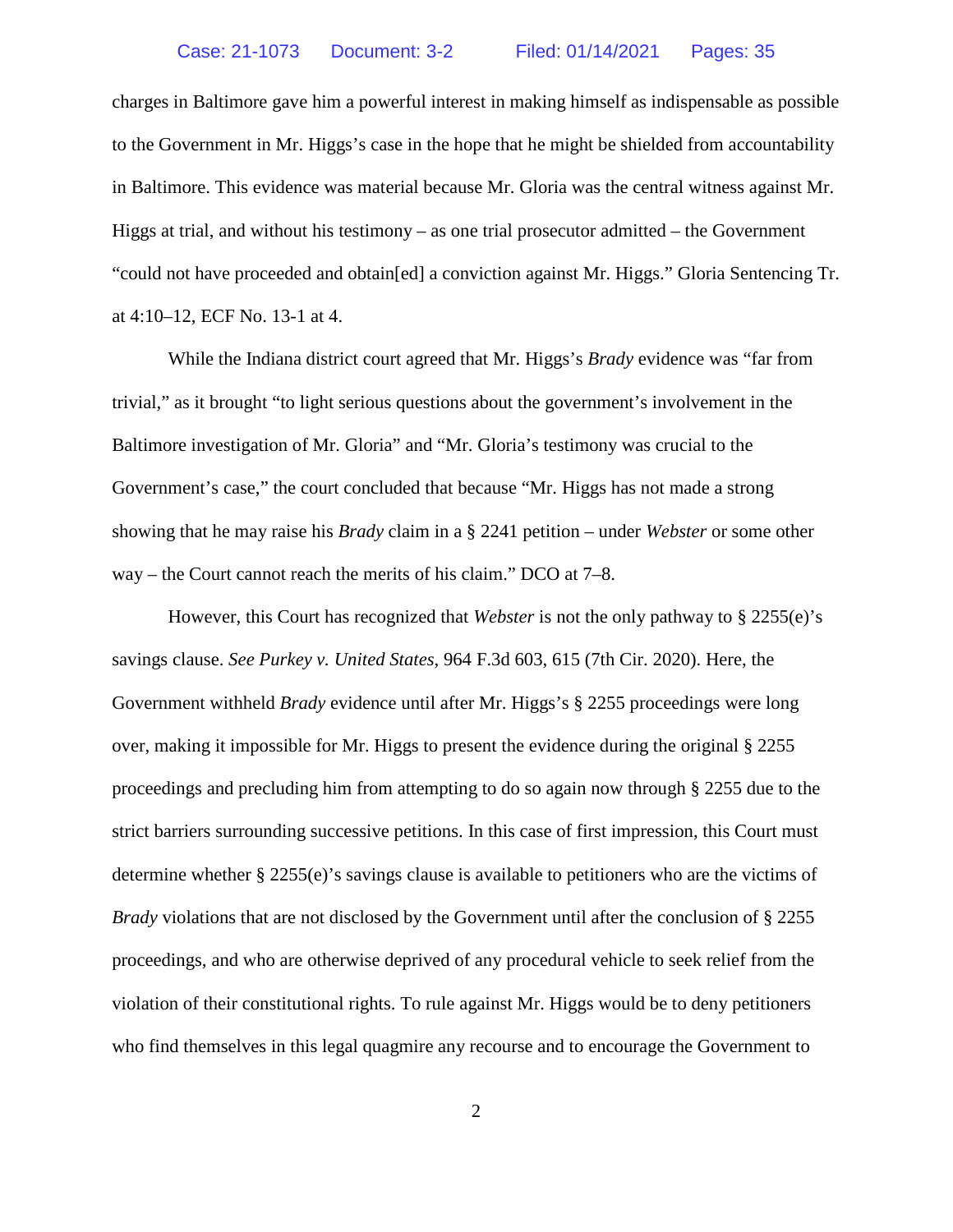continue to exploit statutory loopholes by withholding *Brady* material until the conclusion of § 2255 proceedings.

This Court has set February 22, 2021, as the deadline for Mr. Higgs's opening brief. *See* Order, *Higgs v. Watson*, No. 21-1073 (7th Cir. Jan. 13, 2021), ECF No. 1. Mr. Higgs respectfully seeks a stay of his January15, 2021, execution so that these issues can be fully briefed, the Court can fairly review Mr. Higgs's compelling claims for relief, and the Court can decide this issue of first impression. He explains below why he satisfies all the criteria for the grant of a stay.

#### **PROCEDURAL HISTORY**

<span id="page-5-0"></span>On December 21, 1998, Mr. Higgs, along with co-defendant Willis Haynes, was indicted in the United States District Court for the District of Maryland on charges connected with the January 27, 1996, shooting deaths of Tanji Jackson, Tamika Black, and Mishann Chinn. Their cases were severed for trial. Mr. Haynes was tried first and sentenced to life in prison without release. *See United States v. Haynes*, 26 F. App'x 123, 126 (4th Cir. 2001). Mr. Higgs was tried next and, on October 11, 2000, was found guilty of three counts each of first-degree premeditated murder, first-degree murder committed during a kidnapping, and kidnapping resulting in death, along with firearms charges. *See United States v. Higgs*, 353 F.3d 281, 289 (4th Cir. 2003) (*Higgs-1*). The jury recommended death sentences on the nine death-eligible counts. *Higgs-1*, 353 F.3d at 289. The Fourth Circuit upheld the convictions and sentences on direct appeal. Certiorari was denied. *Higgs v. United States*, 542 U.S. 999 (2004).

Mr. Higgs then filed a motion for relief under 28 U.S.C. § 2255 in the Maryland district court. On April 7, 2010, the district court denied the § 2255 motion without argument, discovery, or a hearing. *United States v. Higgs*, 711 F. Supp. 2d 479, 557 (D. Md. 2010) (*Higgs-2*). Mr. Higgs then sought a certificate of appealability from the Fourth Circuit on numerous issues. The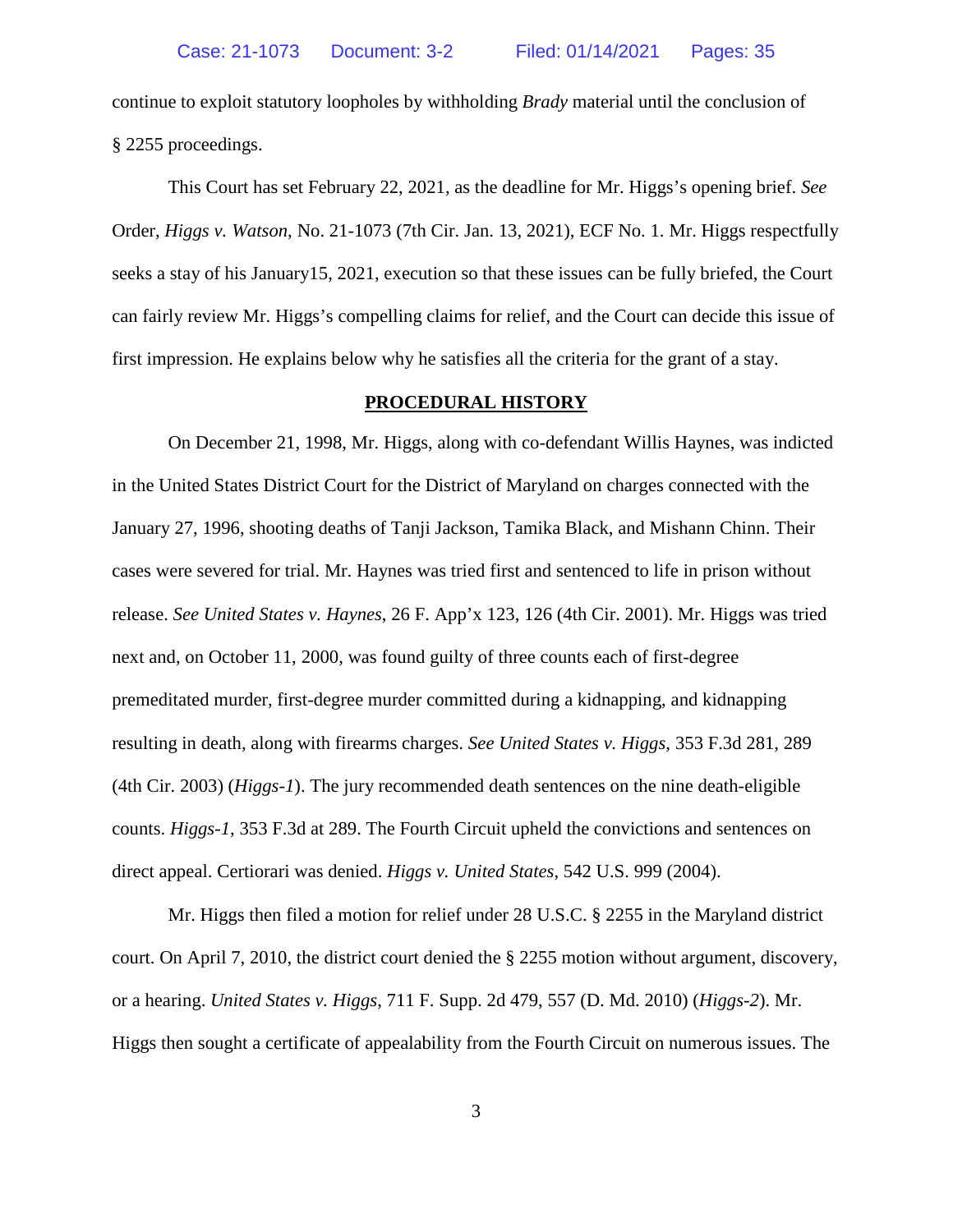circuit denied a COA on all but one issue, and then denied relief on that issue. *United States v. Higgs*, 663 F.3d 726, 730 (4th Cir. 2011) (*Higgs-3*), *cert. denied*, 568 U.S. 1069 (2012).

After subsequently discovering exculpatory evidence that could have impeached the credibility of the key prosecution witness, but had been suppressed by the Government, Mr. Higgs filed a motion in the Maryland district court, along with a renewed discovery request, seeking to set aside his final judgment under Federal Rule of Civil Procedure 60(d) due to fraud on the court. The 60(d) motion argued that the Government did not disclose all of the benefits received before trial by the Government's key witness, cooperating co-defendant Victor Gloria. In particular, the motion alleged that Mr. Gloria was a suspect in an unrelated state murder prosecution, but that he was not charged after federal prosecutors and agents intervened on his behalf, and that the Government never disclosed these facts. The district court denied the Rule 60(d) motion without granting an evidentiary hearing because it determined that Mr. Higgs was not entitled to relief under the stringent fraud-on-the-court standard; it likewise denied Mr. Higgs's renewed discovery request. *United States v. Higgs*, 193 F. Supp. 3d 495, 513–15 (D. Md. [2](#page-6-0)016) (*Higgs-4*).<sup>2</sup> A COA was again denied in the Fourth Circuit, *Higgs v. United States*, No. 16-15 (4th Cir. 2017), and the Supreme Court denied certiorari, *Higgs v. United States*, 138 S. Ct. 2572 (2018) (Mem.).

<span id="page-6-0"></span> $2$  Two months after the denial of the Rule 60(d) motion, one of the trial prosecutors in Mr. Higgs's case was found to have committed extensive *Brady* violations in another case, resulting in the dismissal of the indictment with prejudice. *See* Tr. at 59:19–22 ("The failure to disclosure [sic] is in violation of *Brady*, the history of late disclosures and the promotion of false significant testimony in this case does shock the conscience of this Court."), ECF No. 13-35 at 59; ECF No. 13-34.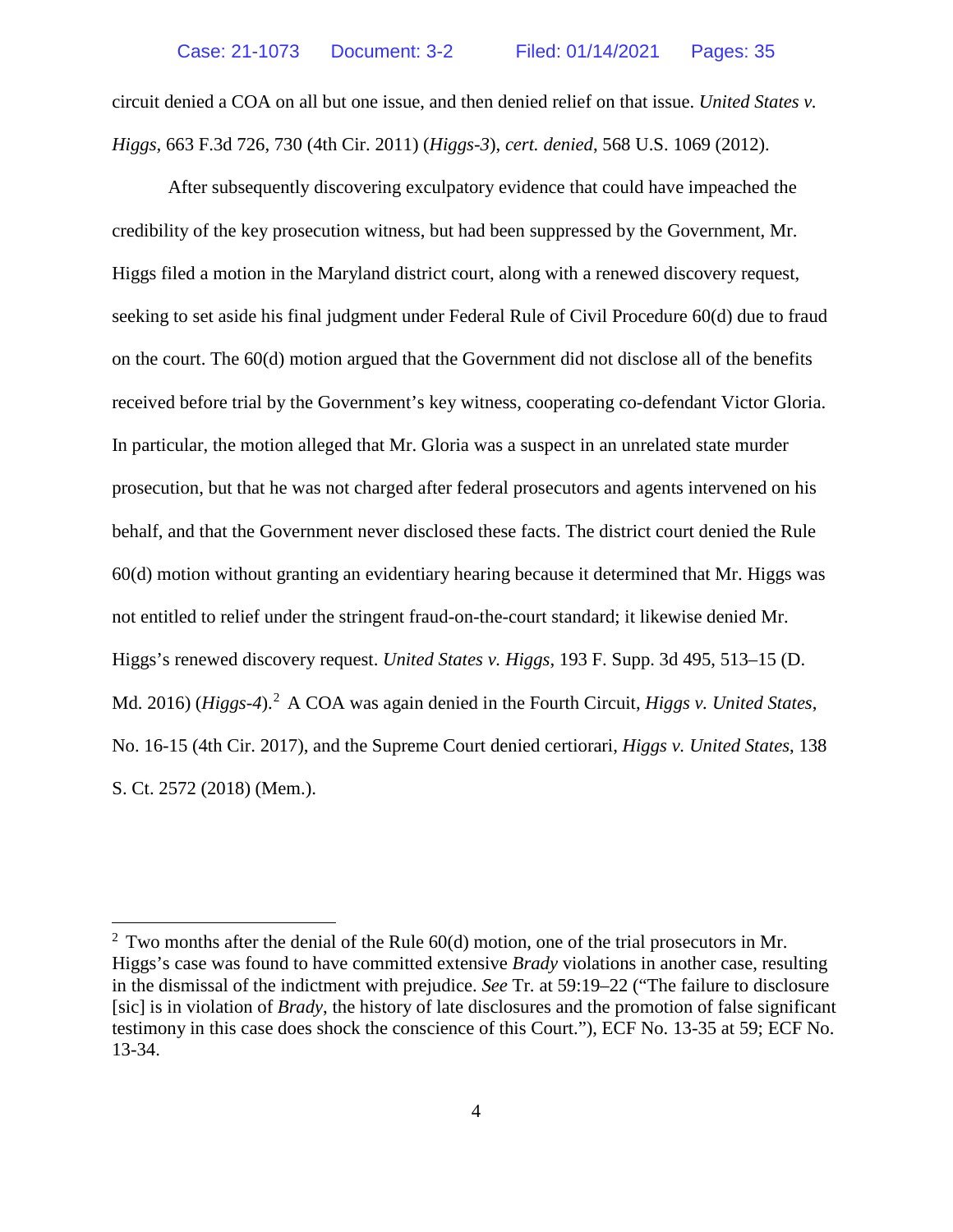Meanwhile, Mr. Higgs sought and was denied permission by the Fourth Circuit to file a successive motion for relief pursuant to 28 U.S.C. § 2255, predicated on the United States Supreme Court's decision in *Johnson v. United States*, 576 U.S. 591, 597 (2015). *See* Order, *In re Higgs*, No. 16-8 (4th Cir. June 27, 2016), ECF No. 13. Following the Fourth Circuit's denial of permission to file a successive § 2255 motion, Mr. Higgs filed a petition for writ of habeas corpus pursuant to 28 U.S.C. § 2241 in the Southern District of Indiana, in a further attempt to litigate his *Johnson* claim.<sup>[3](#page-7-0)</sup> That petition was denied on April 30, 2020. *See* Order, *Higgs v. Daniels*, No. 2:16-cv-321-JMS-MJD (S.D. Ind. Apr. 30, 2020), ECF No. 42. This Court affirmed on January 11, 2021. *See* Order, *Higgs v. Watson*, No. 20-2129 (7th Cir. Jan. 11, 2021), ECF No. 35.

Mr. Higgs also filed a lawsuit in the Southern District of Indiana seeking to obtain documents contained in his police investigative file pursuant to the Freedom of Information Act. Both parties' cross-motions for summary judgment were granted in part and denied in part by the district court. *See* Order, *Higgs v. United States Park Police*, No. 2:16-cv-96-JMS-MJD (S.D. Ind. June 25, 2018), ECF No. 73. This Court granted the Government relief on its cross-appeal and determined that the Government was not obliged to turn over any additional documents to Mr. Higgs. *See Higgs v. U.S. Park Police*, 933 F.3d 897, 900 (7th Cir. 2019).

On August 4, 2020, the Government moved in the Maryland district court to amend Mr. Higgs's final judgment. In so moving, the Government sought to have the district court designate Indiana as the state in which to implement Mr. Higgs's death sentence. *See* Mot. Amend J. &

<span id="page-7-0"></span><sup>&</sup>lt;sup>3</sup> Mr. Higgs filed a second motion for permission to file a successive  $\S$  2255 petition in the Fourth Circuit following the Supreme Court's decision in *United States v. Davis*, 139 S. Ct. 2319, 2323–24, 2333 (2019). That motion was likewise denied. *See* Order, *In re Higgs*, No. 20-2 (4th Cir. Feb. 6, 2020), ECF No. 20.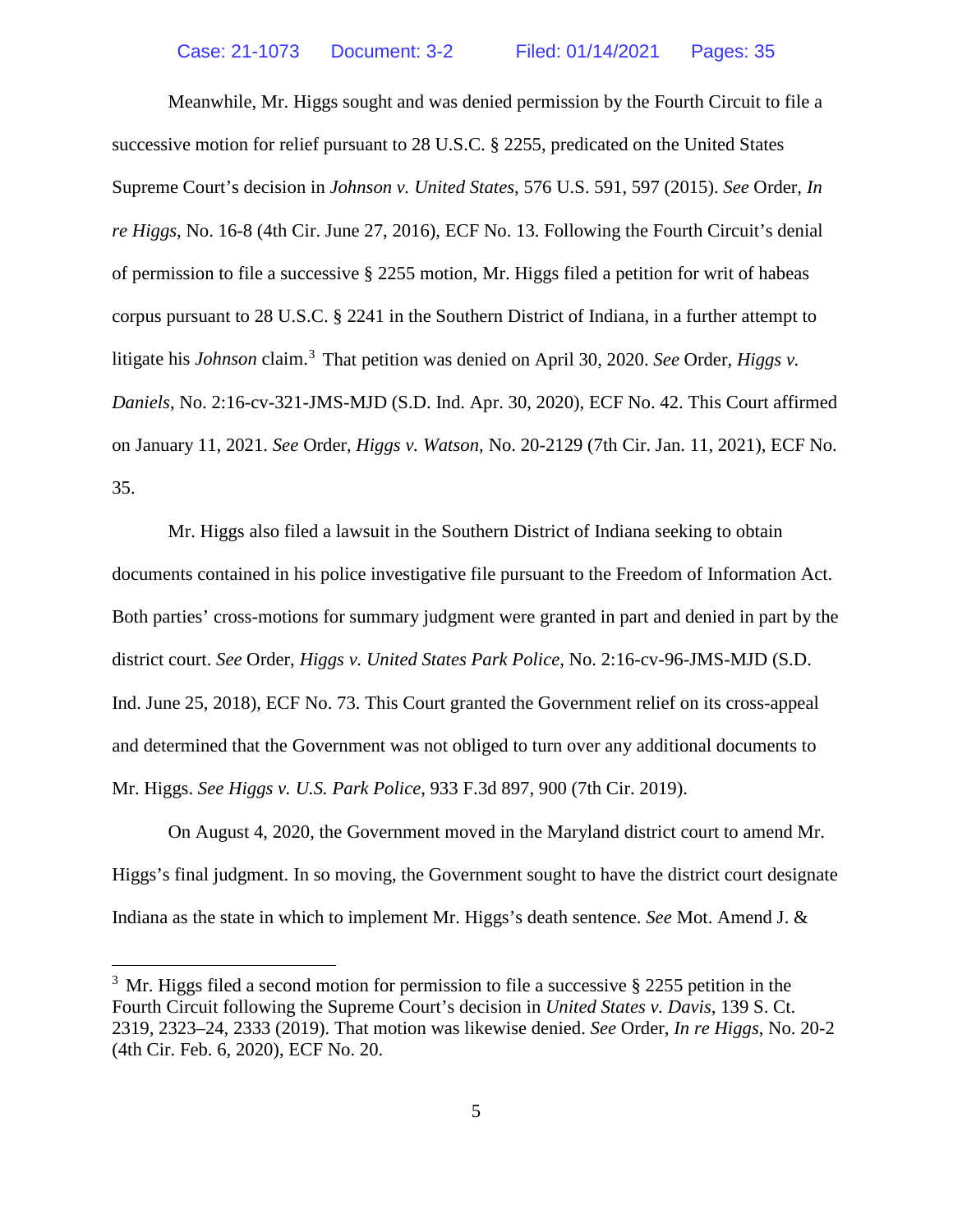Order, *United States v. Higgs*, No. 98-cr-520-PJM (D. Md. Aug. 4, 2020), ECF No. 640. On November 20, 2020, prior to the Maryland district court's ruling, the Government informed Mr. Higgs that it had scheduled his execution for January 15, 2021. On December 29, 2020, the Maryland district court denied the Government's motion because it was beyond its authority to modify Mr. Higgs's final judgment and designate another state for the implementation of his death sentence. *See* Order, *United States v. Higgs*, No. 98-cr-520-PJM (D. Md. Dec. 29, 2020), ECF No. 657. The Government appealed the Maryland district court's ruling to the Fourth Circuit, which is currently pending with oral argument scheduled for January 27, 2021. *United States v. Higgs*, No. 20-18 (4th Cir.). Because the Fourth Circuit declined to expedite proceedings by holding oral argument prior to Mr. Higgs's January 15 scheduled execution date (*see* Orders, *United States v. Higgs*, No. 20-18 (4th Cir.), ECF Nos. 390-1, 390-2), the Government sought a writ of certiorari before judgment on January 11, 2021. That petition is currently pending. *United States v. Higgs*, No. 20-927 (U.S.).

#### **RELEVANT FACTUAL HISTORY**

#### <span id="page-8-0"></span>**1. The Route 197 trial and Victor Gloria's testimony.**

For twenty-five years, Mr. Higgs has steadfastly maintained his innocence of capital murder. The Government's case to the contrary rests on the word of one man, his co-defendant Victor Gloria. During the early morning hours of January 27, 1996, Ms. Jackson, Ms. Black, and Ms. Chinn were found murdered along Route 197 in the Patuxent National Wildlife Refuge in Prince George's County, Maryland. It is undisputed that Willis Haynes shot and killed the three young women. There is no direct evidence that Mr. Higgs directed, desired, or intended for the women to be shot. Mr. Higgs did not intend for the victims to die, had no motive to kill the victims, and no control over Mr. Haynes. In fact, Mr. Haynes now admits this is the case. Haynes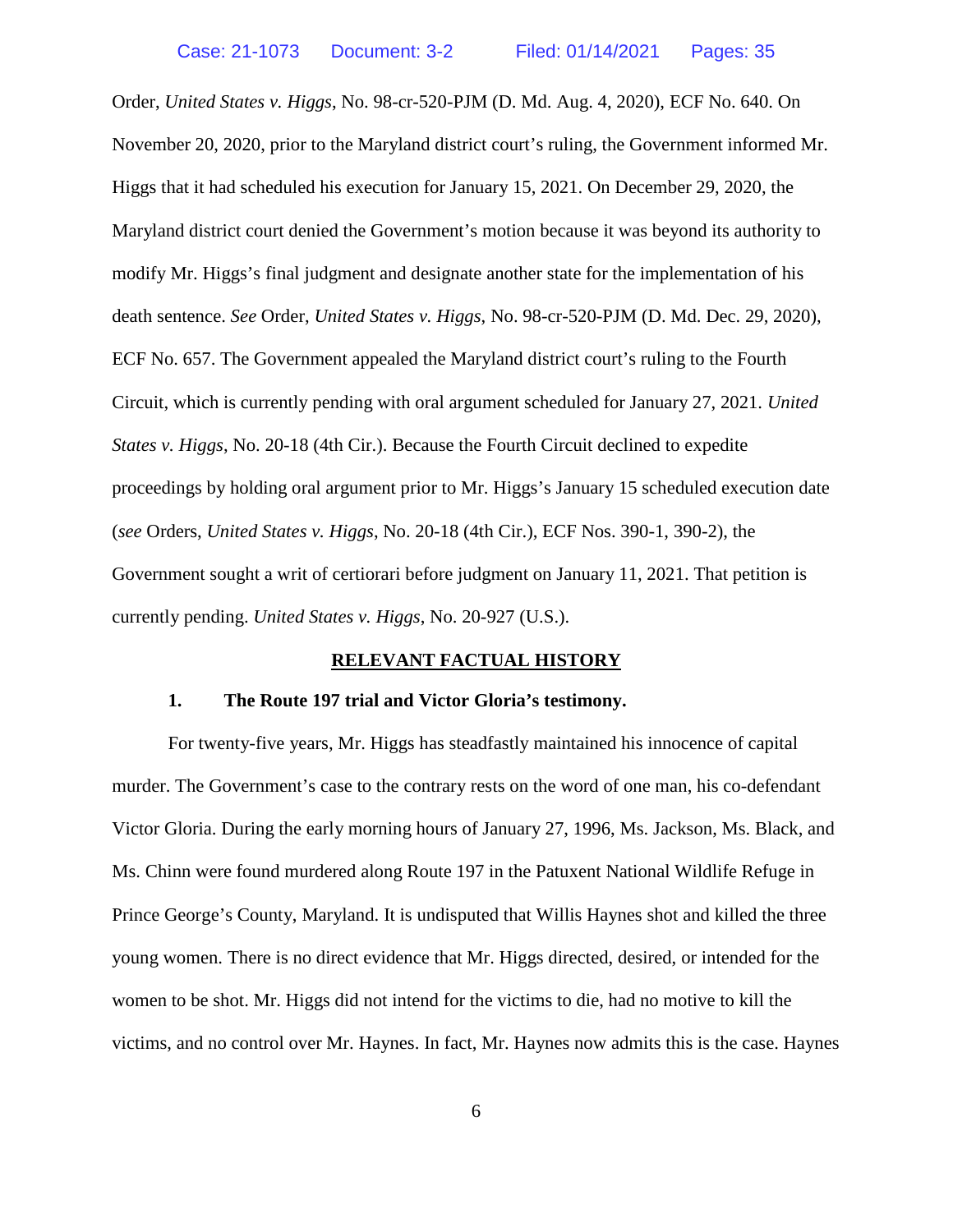Decl. ("Dustin didn't threaten me. I wasn't scared of him. Dustin didn't make me do anything that night or ever."); *see also id*. ("[Higgs] was upset that I shot women. Dustin screamed at me about it), ECF No. 13-33. Nevertheless, Mr. Higgs, along with Mr. Haynes and Mr. Gloria, was charged in the killings. Mr. Haynes's and Mr. Higgs's cases were severed for trial; Mr. Gloria pleaded guilty and was the Government's key witness at both trials.

Mr. Gloria's credibility was critical to the Government's case. *See Higgs-1*, 353 F.3d at 289 n.1 ("Most of the facts surrounding the murders of the three women were obtained from [Mr. Gloria's] eyewitness testimony."). Mr. Gloria testified that during an evening of socializing at Mr. Higgs's apartment, an argument took place between Mr. Higgs and Ms. Jackson. *Id.* at 289. According to Mr. Gloria, this argument led Mr. Higgs to want to have the victims killed. *Id.* at 289–90. Mr. Gloria testified that after the three women left the apartment following the fight, Mr. Higgs got a gun and told Mr. Haynes to get the three women into Mr. Higgs's vehicle. *Id.* at 290. Mr. Gloria testified that he then got into the back seat and observed Mr. Higgs drive the three women to a secluded location along Route 197 while having whispered conversations with Mr. Haynes, pull over, and hand Mr. Haynes the gun with which to carry out the killings. *Id.*

While other evidence supported Mr. Higgs's presence at the scene, the allegation that Mr. Higgs aided, abetted, or caused Mr. Haynes to commit the killings was unsupported by any evidence other than Mr. Gloria's testimony.<sup>[4](#page-9-0)</sup> According to one of the trial prosecutors, the

<span id="page-9-0"></span><sup>&</sup>lt;sup>4</sup> The Government tried to bolster its case by tying Mr. Higgs to the .38 caliber weapon used by Mr. Haynes. In order to make this critical, yet elusive, connection the Government presented the now debunked forensic evidence that there was a comparative bullet lead analysis "match" (two bullets are from the same melt of lead by a manufacturer) between bullets recovered from an apartment leased in Mr. Higgs's name and the homicide scene. Joint App. at 430, *Higgs v. United States*, No. 10-7 (4th Cir. Dec. 21, 2010), ECF No. 29. In 2005, the FBI announced that it would no longer utilize CBLA evidence because that process lacked scientific reliability. *See Higgs-3*.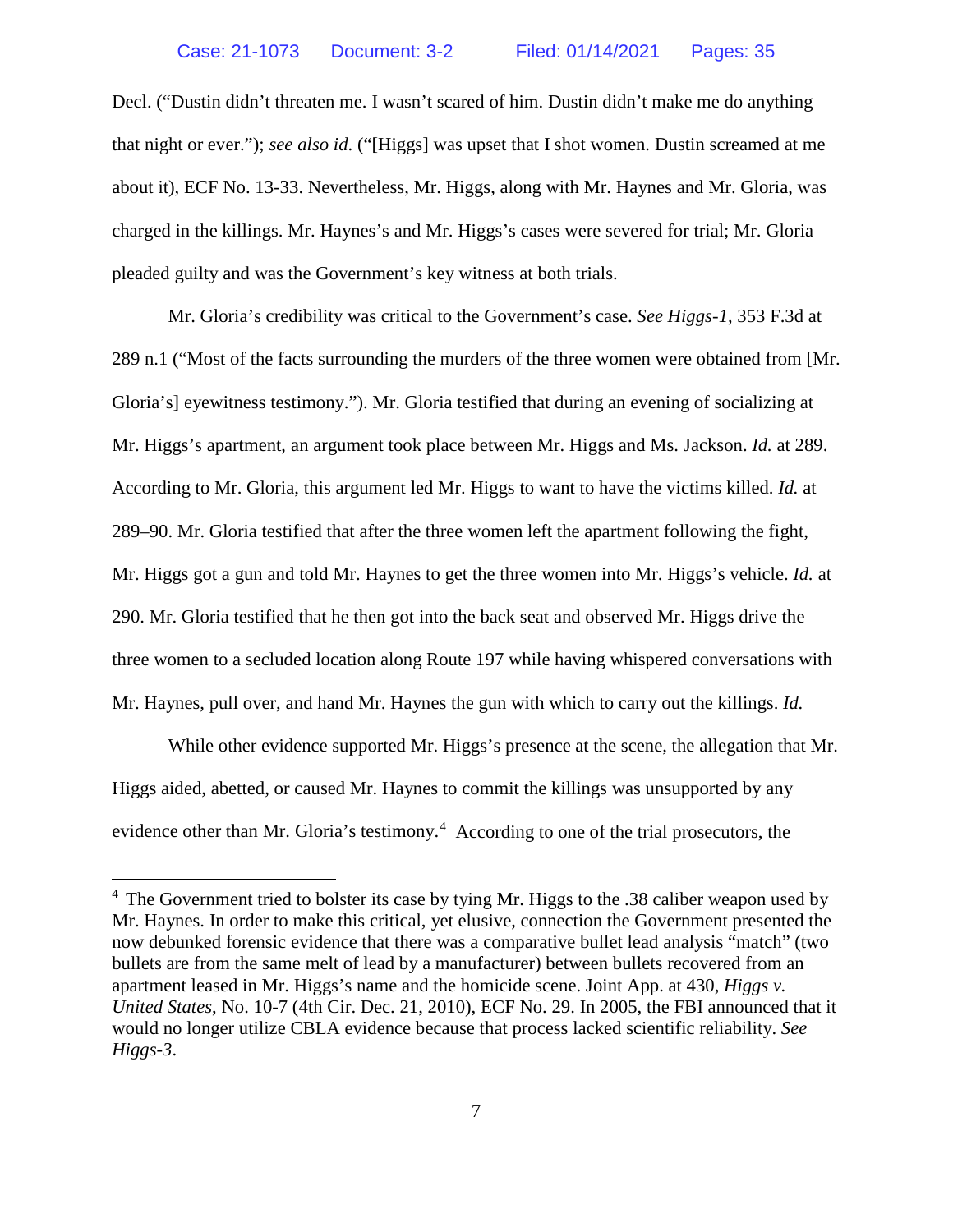Government "could not have proceeded and obtain[ed] a conviction against Mr. Higgs" without Mr. Gloria's testimony. *See* Gloria Sentencing Tr. at 4:8–12, ECF No. 13-1 at 4. The district court concurred in that assessment. *See* Gloria Sentencing Tr. at 16:14–20 (describing Mr. Gloria as "the critical link in the conviction of these two men," and finding that "[t]hat is the most important thing about [Gloria] at this point in the sentencing, and it overrides everything else"), ECF No. 13-1 at 16; *see also Higgs-3*, 663 F.3d at 741 ("Gloria's eyewitness testimony provided compelling and convincing details of the events of that evening and of Higgs's involvement in them.").

## **2. Victor Gloria and the Baltimore murder.**

Following the Route 197 murders but prior to Mr. Higgs's trial, Mr. Gloria was present at the scene of, and a suspect in, an unrelated homicide in Baltimore.<sup>[5](#page-10-0)</sup> Although law enforcement suspected Mr. Gloria's involvement in the Route 197 murders early on in their investigation, he was not arrested until almost three years after the killings, on October 5, 1998. Thus, on July 18, 1998, when Martrelle Creighton was murdered in Baltimore's Inner Harbor area, Mr. Gloria was not yet in custody.

On July 18, Mr. Creighton was found by police lying on the sidewalk, suffering from a single stab wound to the neck. ECF No. 13-2 at 1. Baltimore Police soon learned that Mr. Creighton's murder was precipitated by two groups of young men arguing over a group of young

<span id="page-10-0"></span><sup>&</sup>lt;sup>5</sup> As discussed in greater detail below, most of the information regarding the Baltimore homicide and all of the information regarding federal authorities' involvement in the Baltimore homicide investigation became known to Mr. Higgs only when he obtained a copy of the Baltimore Police file in 2012 (two years after the district court's final judgment denying § 2255 habeas relief) through his continuing investigative efforts.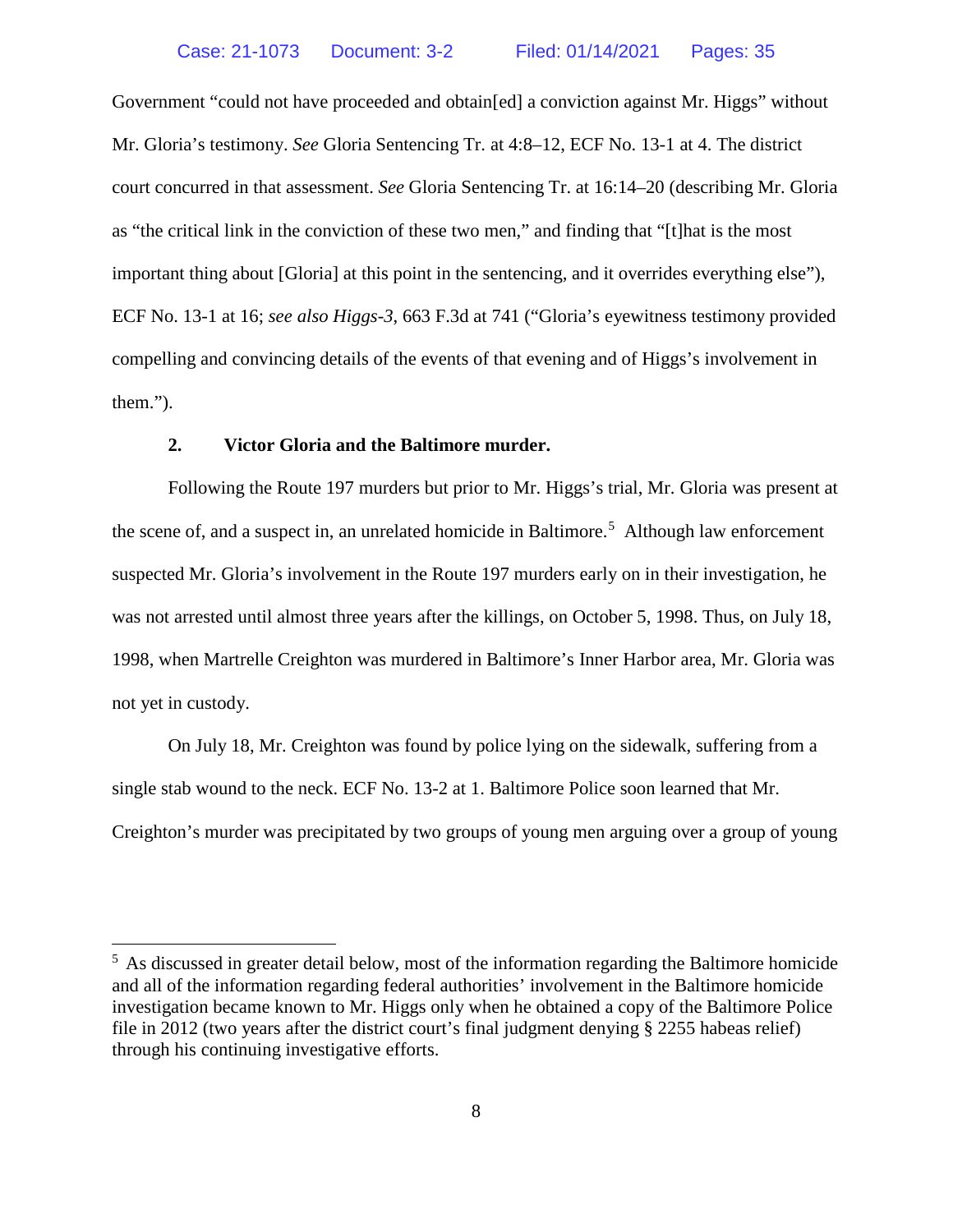women. *Id.* at 3*.* Mr. Creighton and his friends were one group. *Id.* Victor Gloria, Kevin Miller, and twin brothers Keith and Kevin Scott were the other. ECF No. 13-3 at 2.

With minor variations, every witness interviewed by Baltimore Police, which included members of Mr. Creighton's group, members of the group of young women, and Mr. Miller and the Scott twins (but not Mr. Gloria), gave essentially the same account of the lead-up to the stabbing. At that point, however, the accounts began to differ, with some tending to inculpate Mr. Gloria as the killer and others tending to inculpate Mr. Miller. Clarence White, a friend of Mr. Creighton's, was interviewed by Baltimore Police on the night of the stabbing. ECF No. 13- 4 at 1. Handwritten police notes from this unrecorded interview indicate that Mr. White described how once the altercation began, a man with "light skin" – a description consistent with Mr. Gloria – swung at Mr. Creighton, at which point Mr. Creighton "grabbed his neck and was bleeding bad." ECF No. 13-5 at 1–2. Mr. White also stated that there were three or four members of the stabber's group, who all ran away together after the stabbing. *Id.* at 1. Mr. White was reinterviewed nearly a year later, on June 11, 1999, at which point he changed his account to indicate that the stabber was "brown skinned," a description more consistent with Mr. Miller.<sup>[6](#page-11-0)</sup> ECF No. 13-6 at 2–3. Mr. White also stated in the second interview that he definitely saw three people involved in the altercation with Mr. Creighton. *Id.* at 2–3. Mr. White identified the three individuals involved as the Scott twins and Mr. Miller. *Id.* at 4–6.

David Bishop, another friend of Mr. Creighton's, was also interviewed on the night of the stabbing and said that he saw both a man matching the description of Mr. Miller and a "light skin

<span id="page-11-0"></span><sup>&</sup>lt;sup>6</sup> Mr. White's follow-up interview, during which he changed his story, occurred after federal authorities had contacted Baltimore authorities about the Route 197 murders. *See* Relevant Factual History, Section 3 *infra*.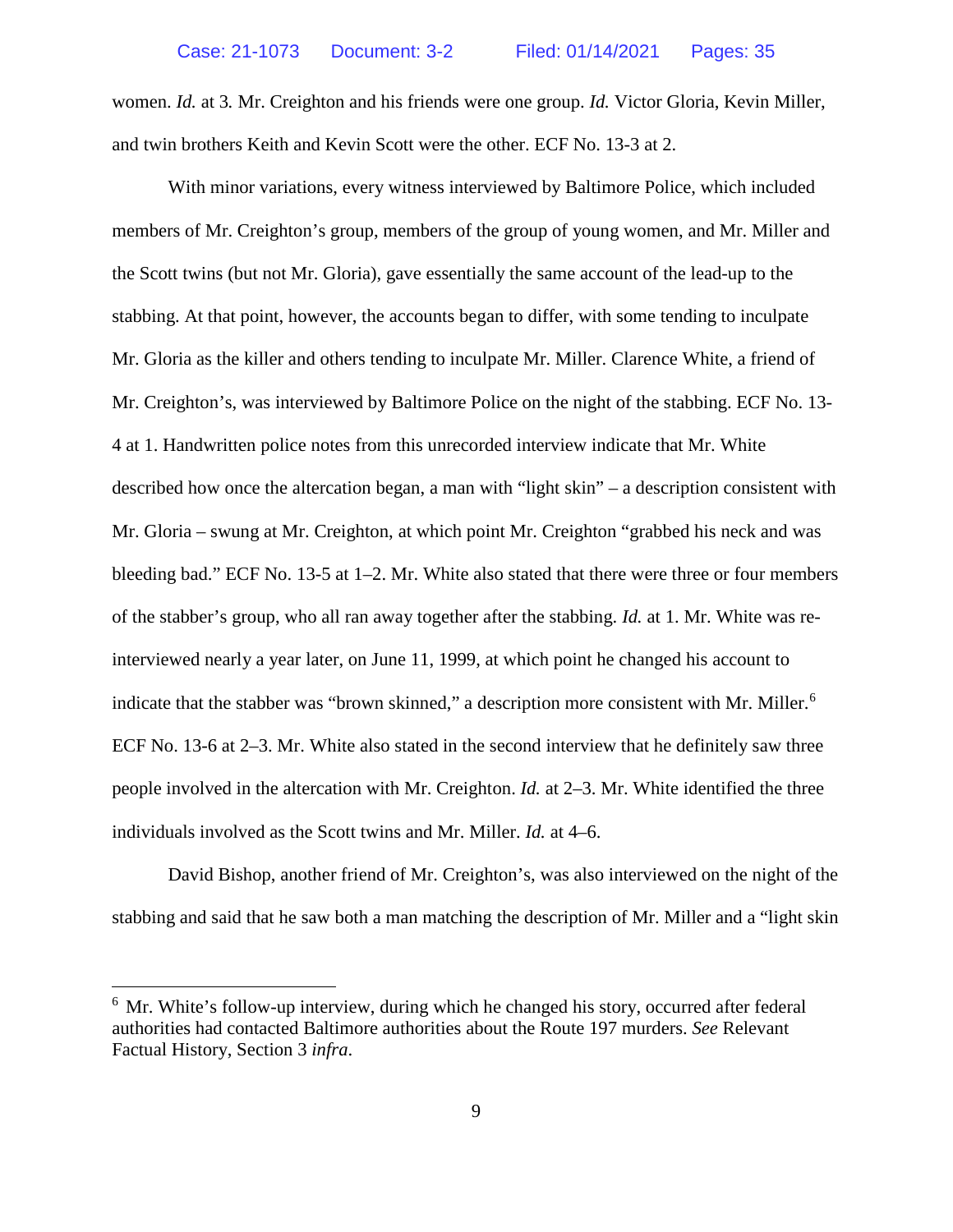dude" (consistent with Mr. Gloria's appearance) punch Mr. Creighton. ECF No. 13-7 at 2. Mr. Bishop did not initially realize that Mr. Creighton had been stabbed, although Mr. Bishop assumed – once he realized that Mr. Creighton had been stabbed – that it was the man matching Mr. Miller's description who did the stabbing. *Id.* at 3–4.

Sisters Barbara and Charnetta Bailey, who were in the group of young women, were initially interviewed by police on July 29, 1998, and August 12, 1998, respectively. ECF Nos. 13-8, 13-9. Both women said that around the time the confrontation between the two groups of men started, they started to walk away and had their backs turned when it began. *Id.* Both women also stated that at the beginning of the fight, they turned around to see Mr. Gloria run away and Mr. Creighton and Mr. Miller engage in a brief fistfight in which Mr. Miller punched Mr. Creighton. *Id.* Like Mr. White and Mr. Bishop, neither Bailey sister realized that Mr. Creighton had been stabbed. *Id.*

The Scott twins were first interviewed by police on February 2, 1999, when they were arrested in connection with the stabbing. Each of them said that it was Mr. Gloria who stabbed Mr. Creighton, although they, too, did not initially realize that Mr. Creighton had been stabbed. ECF Nos. 13-10, 13-11. Both Scott twins said that Mr. Gloria punched Mr. Creighton and then ran away, and that they did not see Mr. Miller fighting with Mr. Creighton at all. *Id.*

Mr. Miller was arrested and interviewed by police on April 7, 1999. Mr. Miller also said that Mr. Gloria punched Mr. Creighton and then ran away. ECF No. 13-12. Mr. Miller said that he himself then threw a punch at one of Mr. Creighton's friends, but never hit Mr. Creighton. *Id.*  Mr. Miller denied stabbing Mr. Creighton and stated that he did not realize when he began fighting that Mr. Creighton had been stabbed. *Id.*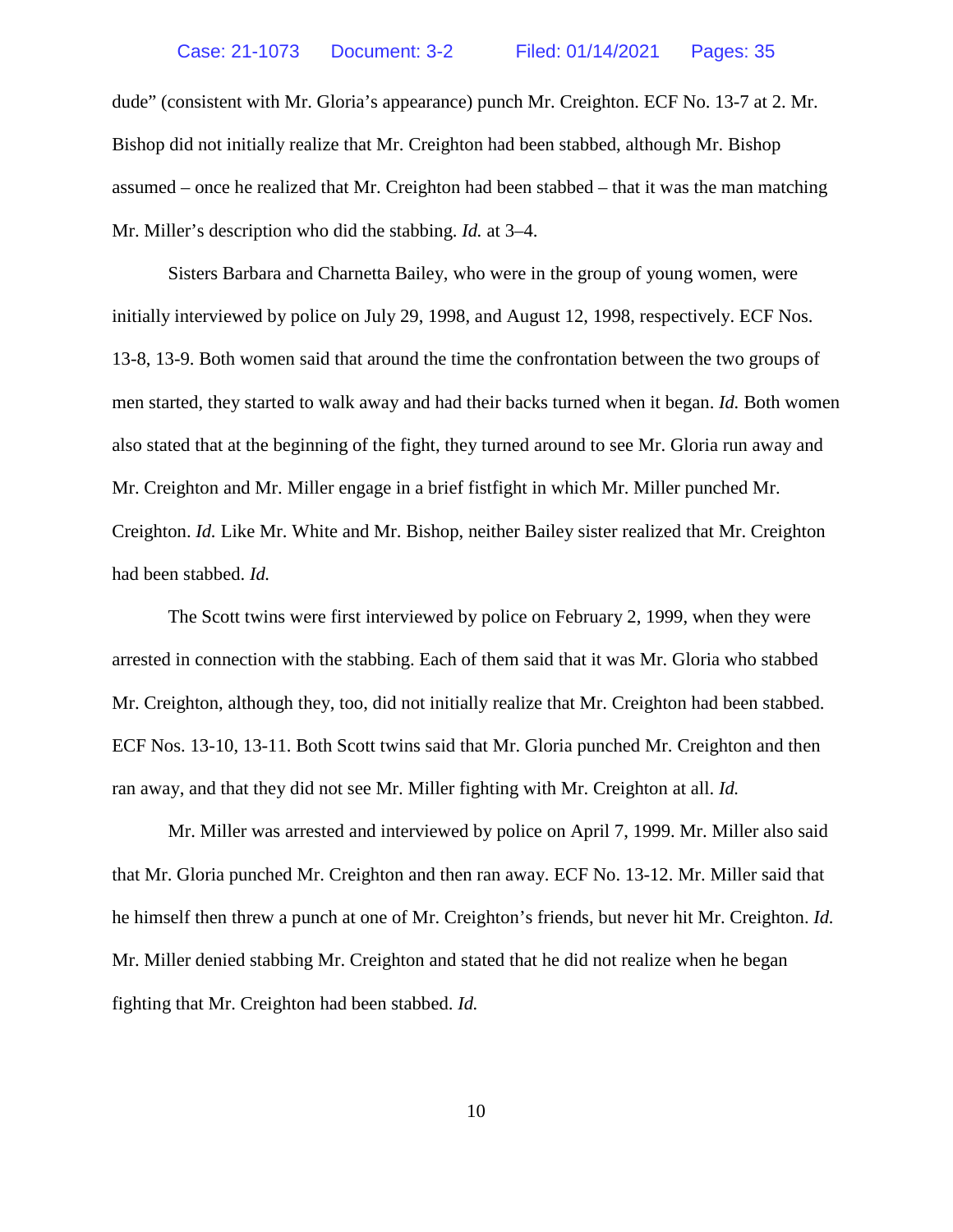Baltimore Police were thus left with conflicting accounts of who stabbed Mr. Creighton. Some of the accounts tended to suggest that it was Mr. Gloria, and some tended to suggest it was Mr. Miller. All of the accounts described a chaotic atmosphere, with almost no one initially having realized that Mr. Creighton had been stabbed.

#### **3. Federal authorities' involvement in the Baltimore murder investigation.**

Although this fact was unknown to Mr. Higgs until he received a copy of the Creighton homicide file in 2012, two years after the district court decided his § 2255 habeas petition, federal authorities learned of Mr. Gloria's involvement in the Creighton murder on February 2, 1999 – the same day the Scott twins identified Mr. Gloria as the killer. ECF No. 13-14. The account in this section comes from the materials withheld for thirteen years and turned over to Mr. Higgs's counsel only in 2012, after continued discovery efforts.

A handwritten note with the February 2, 1999, date in the Baltimore Police file lists the names of Detectives Rydi Abt and Joseph Green of the United States Park Police, along with Detective Green's office and pager numbers. *Id.* It also lists the number for the Park Police Criminal Investigations Bureau. *Id.* Immediately under the names and telephone numbers is the following notation: "JAN '96 – 3/B/F victims shot to death on BW Pkwy." *Id.* Under that notation is the notation "Dec '98 – 3 arrest made," followed by the names of Mr. Haynes, Mr. Higgs, and Mr. Gloria, along with certain other identifying information. *Id.* In other words, the very day that Mr. Gloria was first named as Mr. Creighton's killer, Baltimore authorities were in contact with the federal authorities responsible for Mr. Higgs's capital prosecution.

Detective Green had further contact with Baltimore Police the following day, February 3, 1999. On that date, Detective Green retrieved a photographic lineup previously created by the Park Police, which included Mr. Gloria, and provided it to the Baltimore Police. ECF No. 13-15.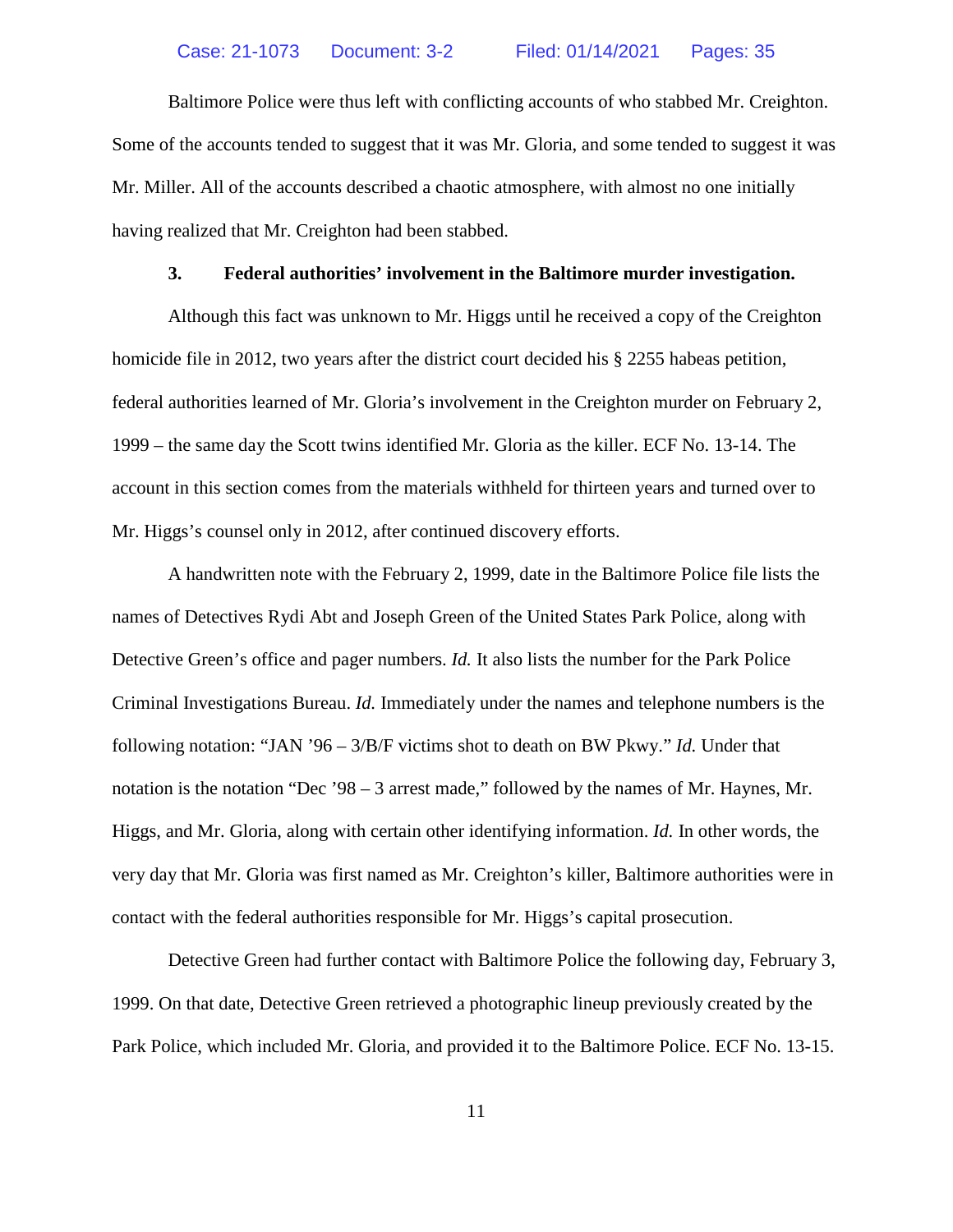The Baltimore Police file also contains a handwritten note dated one week later, February 10, 1999, which includes the notation: "Case Agent for Victor Gloria S/A Brad Sheafe FBI Calverton Office." ECF No. 13-16. Under this notation are two different telephone numbers. *Id.*  Several additional, undated, handwritten notes also contain the names of Detective Green and Detective Abt, along with telephone numbers and information relating to the murders on Route 197. ECF Nos. 13-17, 13-18, 13-19.

At some point, a member of the Baltimore Police Department traveled, or at least made plans to travel, to the office of the United States Park Police, presumably in order to meet with a Park Police officer regarding Mr. Gloria. *See* ECF No. 13-20 (undated handwritten note with the words "Directions to U.S. Park Police" written across the top, underneath which are directions from Baltimore to the Park Police office).

The Creighton file further reveals that not only were members of the Baltimore Police Department in contact with federal law enforcement agents, but the chief homicide prosecutor in the Baltimore City State's Attorney's Office, Mark Cohen, was in direct communication with Assistant United States Attorney Deborah Johnston, who prosecuted Mr. Higgs at his federal capital trial and represented the Government during Mr. Higgs's § 2255 proceedings. ECF No. 13-21. The note recounting the Johnston-Cohen conversation, authored by Mr. Cohen on April 12, 1999, indicates that Ms. Johnston suggested to Mr. Cohen that Mr. Miller and the Scott twins might be falsely implicating Mr. Gloria. *Id.* The note also shows that Mr. Cohen, the person with the authority to bring charges against Mr. Gloria for the Baltimore homicide, was inclined to charge Mr. Gloria, but deferred his decision until after he received "background" information from federal agents regarding the unrelated investigation into the Route 197 homicides. *Id.*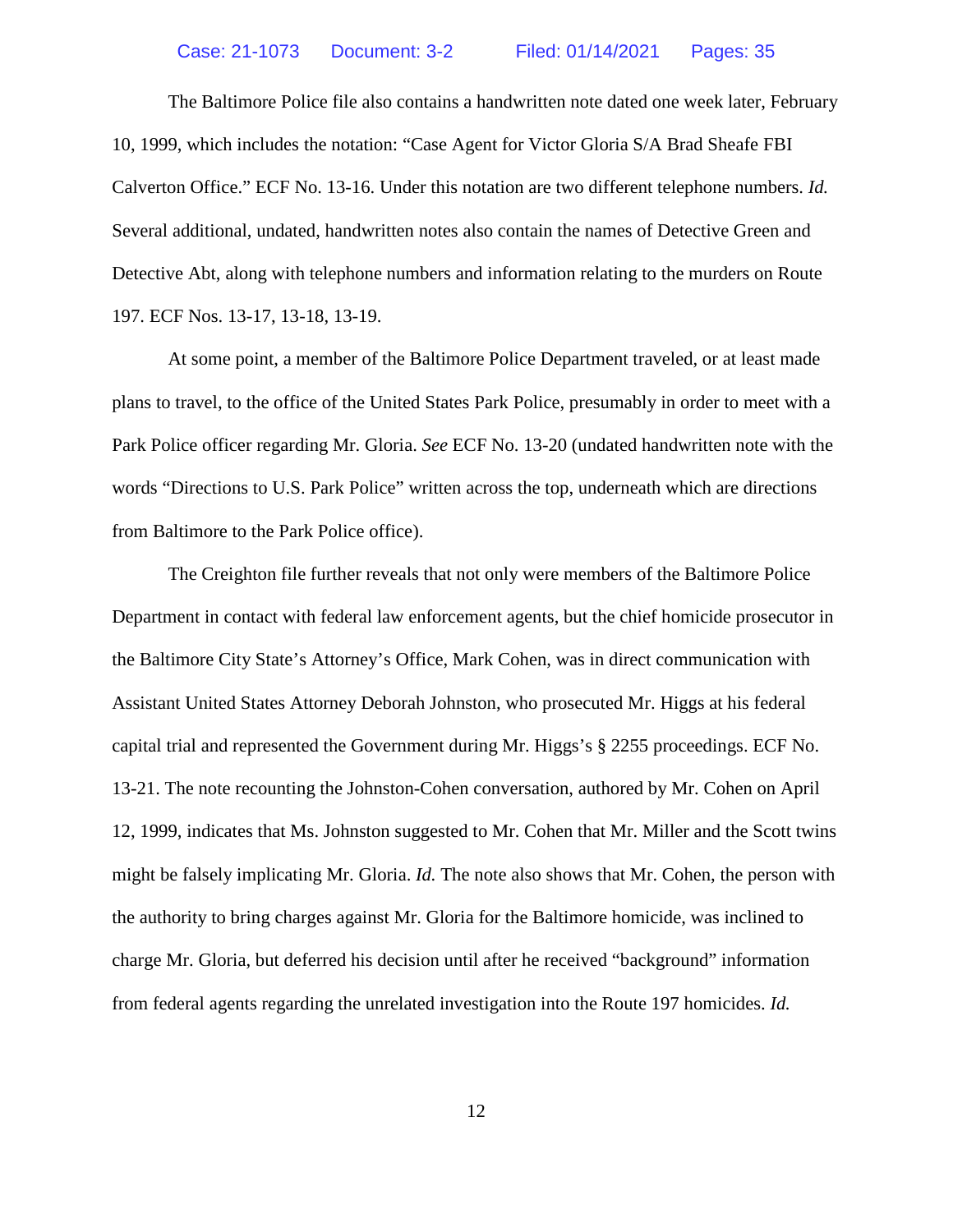While Mr. Cohen reported that the United States Attorney's Office could not disclose whether Mr. Gloria was going to testify against Mr. Higgs and Mr. Haynes because Mr. Gloria's plea agreement was sealed, the federal prosecutors' reluctance to share this information was short-lived. In a report dated April 21, 1999, Baltimore Police Detective Robert Patton noted that "[p]er the U.S. Attorney's office Victor Gloria had plead guilty and is slatted to testify against his co-defendants, Willis Haymes and Dustin Higgs who are reportedly are close friends with the Scott brothers and Kevin Miller." ECF No. 13-22 at 1 (text reproduced as it appears in original). Detective Patton's report continues by noting that the United States Attorney's Office conveyed to Baltimore authorities its belief, ostensibly based on the unrelated federal investigation, that all three eyewitnesses who identified Mr. Gloria as the murderer were falsely implicating him as a form of retaliation due to their friendship with Mr. Haynes and Mr. Higgs. ECF No. 13-22 at 2.

## **4. The resolution of the Baltimore murder case.**

The Baltimore authorities charged Mr. Miller and each of the Scott twins with first degree murder. ECF Nos. 13-23, 13-24. Mr. Gloria was the only member of the group not charged with first degree murder; he received no charges at all arising from this incident and was never interviewed by Baltimore authorities.<sup>[7](#page-15-0)</sup>

Both Scott twins entered pleas to second degree assault and were sentenced to time served. ECF Nos. 13-25, 13-26. They were released from custody on August 30, 1999, having served approximately seven months in jail. *Id.* Mr. Miller pleaded guilty to second degree murder, but pursuant to a negotiated plea agreement he received an extraordinarily low sentence,

<span id="page-15-0"></span> $<sup>7</sup>$  The fact that Mr. Gloria was never interviewed is even more remarkable in light of the fact</sup> that he had previously pleaded guilty to threatening another individual with a knife during a fight. Application for Statement of Charges, 9/28/96, ECF No. 13-13.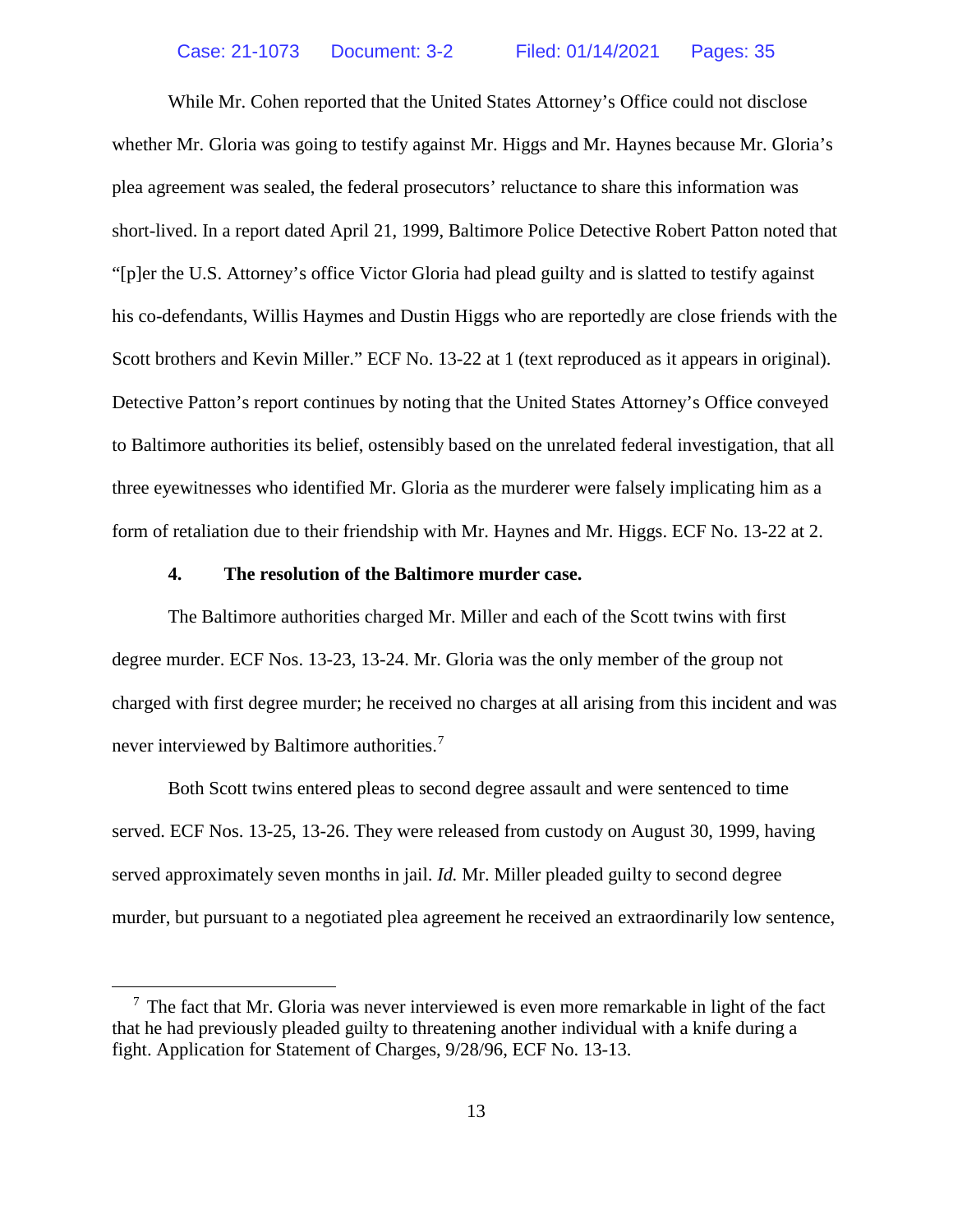in light of the fact that he supposedly killed a man in the middle of downtown by stabbing him in the neck: twenty years, with all but five years suspended. ECF No. 13-27. This five-year sentence was made concurrent to any other sentence, with credit for time already served. ECF No. 13-29. Mr. Miller also received three years of probation upon release. *Id.* The sentencing judge justified his extreme downward departure from the guidelines range as follows: "[M]uddled factual statement leaves few things clear: someone died and the Def. was involved." ECF No. 13-28.

Mr. Miller did not serve his full five-year term; he was released from prison in July 2002, three years and three months after he was first arrested. ECF No. 13-30.

#### **5. The first § 2255 proceedings.**

During the course of their investigation for the § 2255 proceedings, Mr. Higgs's counsel learned that Mr. Gloria had been a suspect in a Baltimore murder, and that he may not have been prosecuted in that case because he was to be the star witness in federal capital cases against Mr. Higgs and Mr. Haynes. Because Mr. Gloria's role in the Baltimore homicide and federal authorities' intervention into the state authorities' investigation was not disclosed to trial counsel, Mr. Higgs alleged that the Government had not turned over all of the material relating to Mr. Gloria that it was required to under *Brady v. Maryland*, 373 U.S. 83, 87 (1963), *Giglio v. United States*, 405 U.S. 150, 154 (1972), and their progeny. Specifically, Mr. Higgs alleged that Mr. Gloria was a suspect, but was never charged, in an unrelated homicide in Baltimore. Mot. Vacate 33, *United States v. Higgs*, No. 98-cr-520-PJM, (D. Md. Nov. 28, 2005), ECF No. 492. Mr. Higgs further alleged that Mr. Gloria was not charged with this homicide at the behest of the Government, "in an effort to preserve his status as a testifying witness in this federal capital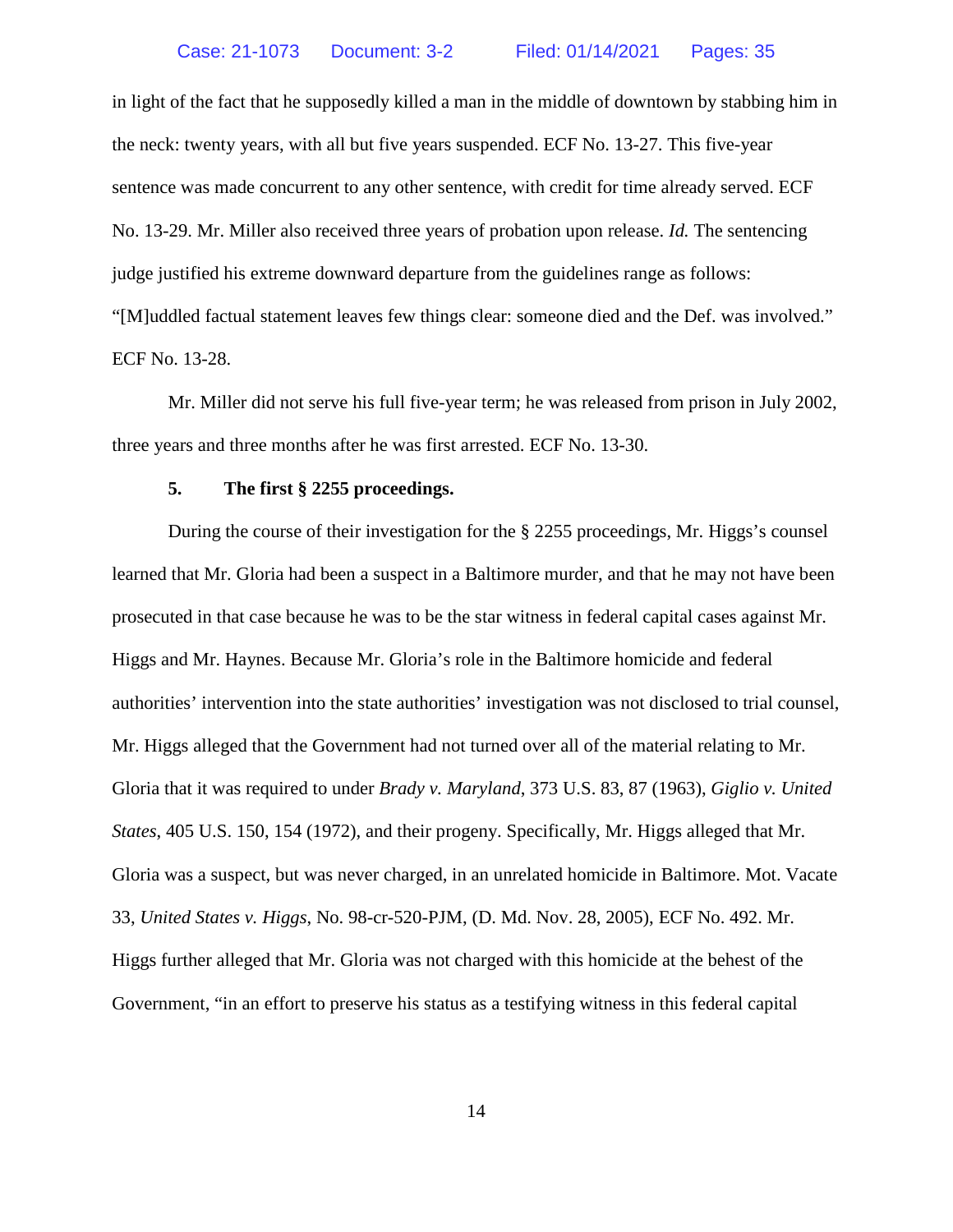triple homicide case," and that the Government's failure to disclose this consideration violated Mr. Higgs's due process rights. *Id.*<sup>[8](#page-17-0)</sup>

In the § 2255 proceedings, Mr. Higgs moved for discovery, including *Brady* material. Mot. Discovery 1, *United States v. Higgs*, No. 98-cr-520-PJM, (D. Md. July 1, 2006), ECF No. 509. In that motion, Mr. Higgs specifically referenced Mr. Gloria's involvement in the Baltimore homicide. *Id.* at 12–13. Mr. Higgs requested any information in the possession of the Baltimore City State's Attorney's Office "regarding Mr. Gloria's participation in and/or non-prosecution for the above described homicide." *Id.* at 13. Mr. Higgs also made a more general request for "all relevant and exculpatory witness and law enforcement statements" not previously provided. *Id.*  at 15.

The Government did not disclose the facts that Mr. Gloria had been identified by multiple eyewitnesses as the killer of Mr. Creighton; that federal authorities had been in contact with state authorities responsible for the Baltimore murder investigation; or that Mr. Gloria was not charged in the Baltimore homicide, following the federal authorities' intervention.

In its response to Mr. Higgs's § 2255 motion, the Government argued that Mr. Higgs's "vague descriptions of the supposed benefits conferred on Gloria largely fail to demonstrate any connection to this trial or federal officials." Mot. Strike 88, *United States v. Higgs*, No. 98-cr-520-PJM, (D. Md. Nov. 8, 2006), ECF No. 519. The Government described Mr. Higgs's allegations regarding the undisclosed leniency afforded to Mr. Gloria as mere "speculation about the Government's knowledge or actions." *Id.* The Government further argued that "[c]ertainly,

<span id="page-17-0"></span><sup>&</sup>lt;sup>8</sup> Pretrial, the defense and the Government had entered into a discovery agreement, under which the Government agreed to provide *Jencks* and *Giglio* material no later than one week prior to trial, and other *Brady* material "if and when discovered." ECF No. 13-31.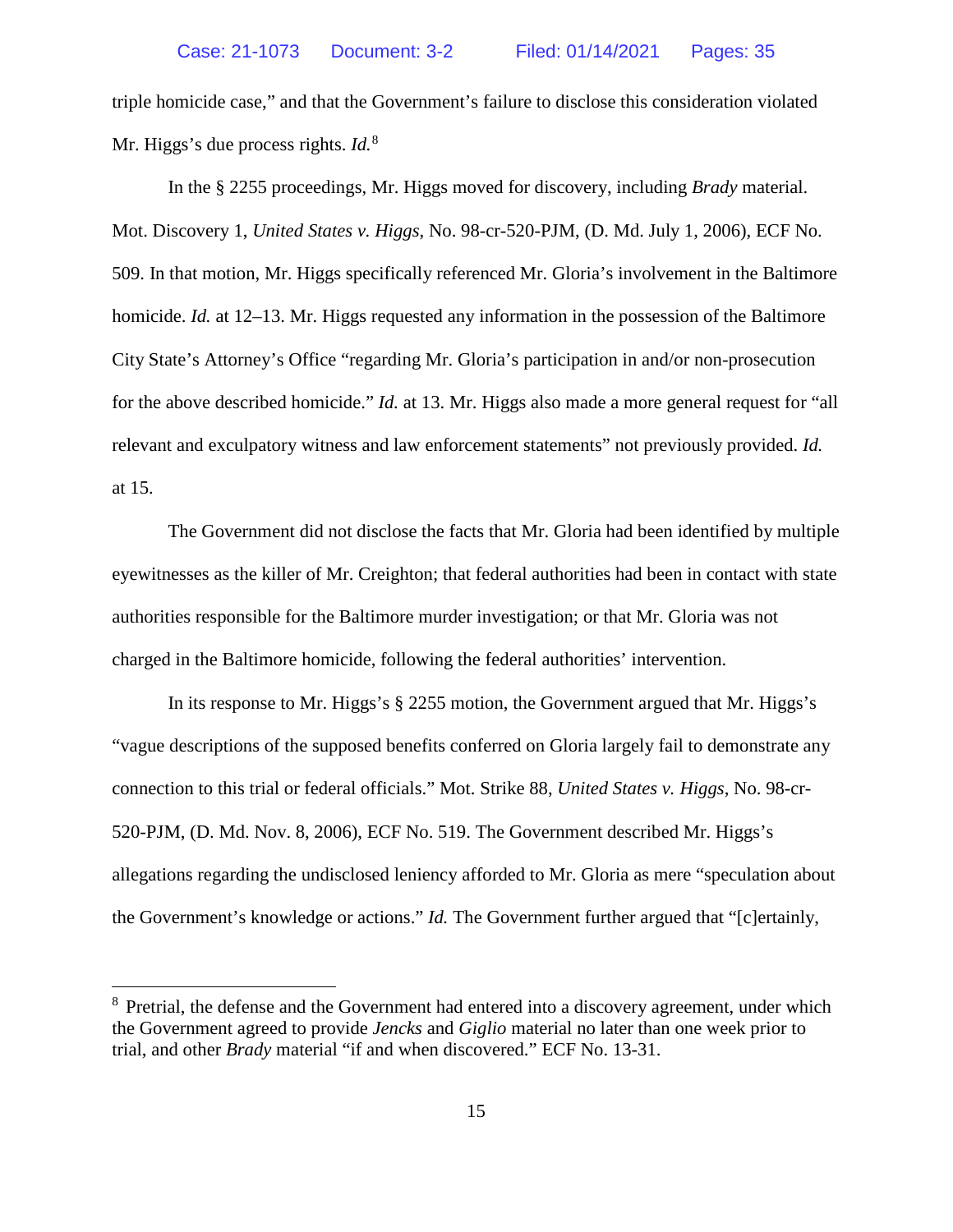the Constitution required the prosecutors to disclose any consideration promised to Gloria in exchange for his testimony; the prosecutors, however, had no duty or ability to predict, much less inform Higgs of benefits, or acts of grace, that coincidentally flowed to the witness after this trial." *Id.* at 86. The Government also resisted Mr. Higgs's discovery and *Brady*/*Giglio* requests pertaining to Mr. Gloria, arguing that "there is no evidence that [Gloria] was promised anything other than that which he admitted at trial." *Id.* at 72.

Relying in part on the Government's representations, the Maryland district court denied the *Brady* claim relating to Mr. Gloria, as well as Mr. Higgs's request for discovery. *Higgs-2*, 711 F. Supp. 2d at 507–09, 557.

#### **6. Mr. Higgs's attempts to obtain the Baltimore Police and Park Police files.**

During the original § 2255 proceedings, Mr. Higgs sought, through investigative efforts and discovery requests, to obtain documentary evidence about Mr. Gloria's involvement in the Creighton homicide and the Federal Government's intervention in that case. Mr. Higgs sent a written request for the complete investigation file to the Baltimore Police and filed a discovery motion in the § 2255 litigation. Mr. Higgs was unsuccessful, however, as the Baltimore Police turned over only a one-page summary report and the Government successfully opposed Mr. Higgs's § 2255 discovery requests.

In the spring of 2012, Mr. Higgs attempted, a second time, to obtain the Baltimore Police file via written request. Whereas the Baltimore Police responded to Mr. Higgs's first written request by turning over a one-page summary report, the police responded to his second written request by turning over its 640-page investigative file, with some information redacted.<sup>[9](#page-18-0)</sup> Mr.

<span id="page-18-0"></span><sup>&</sup>lt;sup>9</sup> There is no apparent reason why the two requests were handled so differently by the Baltimore Police.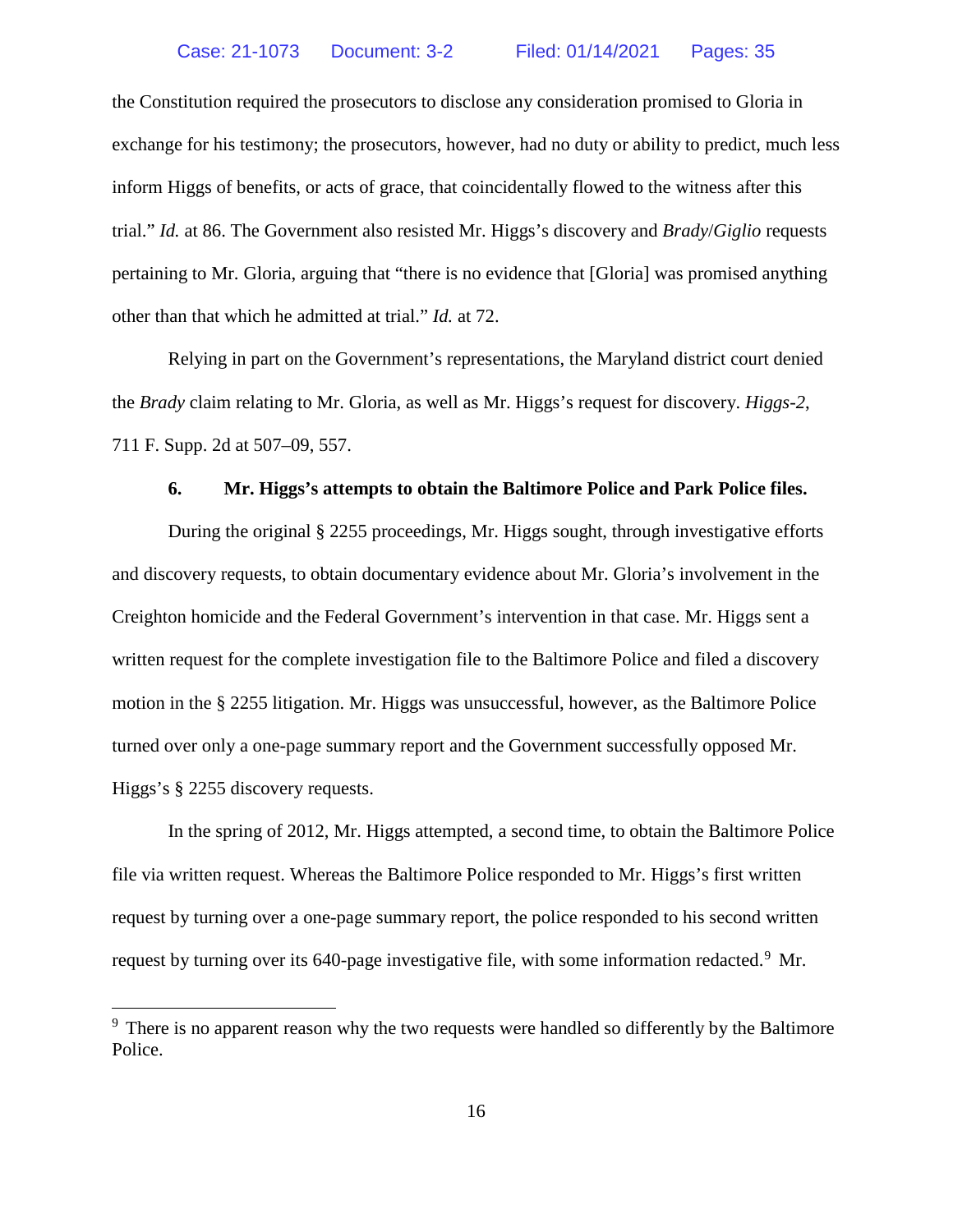Higgs came into possession of the file in September 2012. As set forth *supra* in the Procedural History, Mr. Higgs has continually pursued multiple litigation avenues to secure relief based on the Government's suppression of this *Brady* evidence beyond the conclusion of § 2255 proceedings, including Rule 60 litigation (*Higgs*-*4*, 193 F. Supp. 3d at 513–15), FOIA litigation (*Higgs v. U.S. Park Police*, 933 F.3d at 900), and this § 2241 litigation.

#### **MR. HIGGS IS ENTITLED TO A STAY OF EXECUTION**

<span id="page-19-0"></span>The standard for issuance of a stay is like that for issuance of a preliminary injunction. The moving party must show: (i) there is a significant possibility of success on the merits; (ii) irreparable harm will result in the absence of the stay; (iii) the balance of harms is in favor of the moving party; and (iv) the public interest supports a stay. *Hill v. McDonough*, 547 U.S. 573, 584 (2006). Mr. Higgs meets these requirements.

## <span id="page-19-2"></span><span id="page-19-1"></span>**I. Mr. Higgs Can Demonstrate a Significant Possibility of Success on the Merits of His Claim.**

## **A. Mr. Higgs Can Establish That He Was Denied Due Process Under** *Brady v. Maryland.*

Victor Gloria's credibility was a critical issue at trial as his testimony was indispensable to obtaining Mr. Higgs's convictions and death sentences. Prior to Mr. Higgs's trial, Mr. Gloria became a suspect in the unrelated homicide of Martrelle Creighton in Baltimore. The federal prosecutors charged with trying Mr. Higgs were in contact with state authorities in Baltimore charged with investigating the Creighton homicide, and later informed those state authorities that they believed the witnesses identifying Mr. Gloria as the perpetrator of the Creighton murder were conspiring to frame him. The Baltimore authorities declined to charge Mr. Gloria with any crime and did not even interview him despite his undisputed presence during the commission of the murder. As the district court below correctly concluded, Mr. Higgs's *Brady* evidence is "far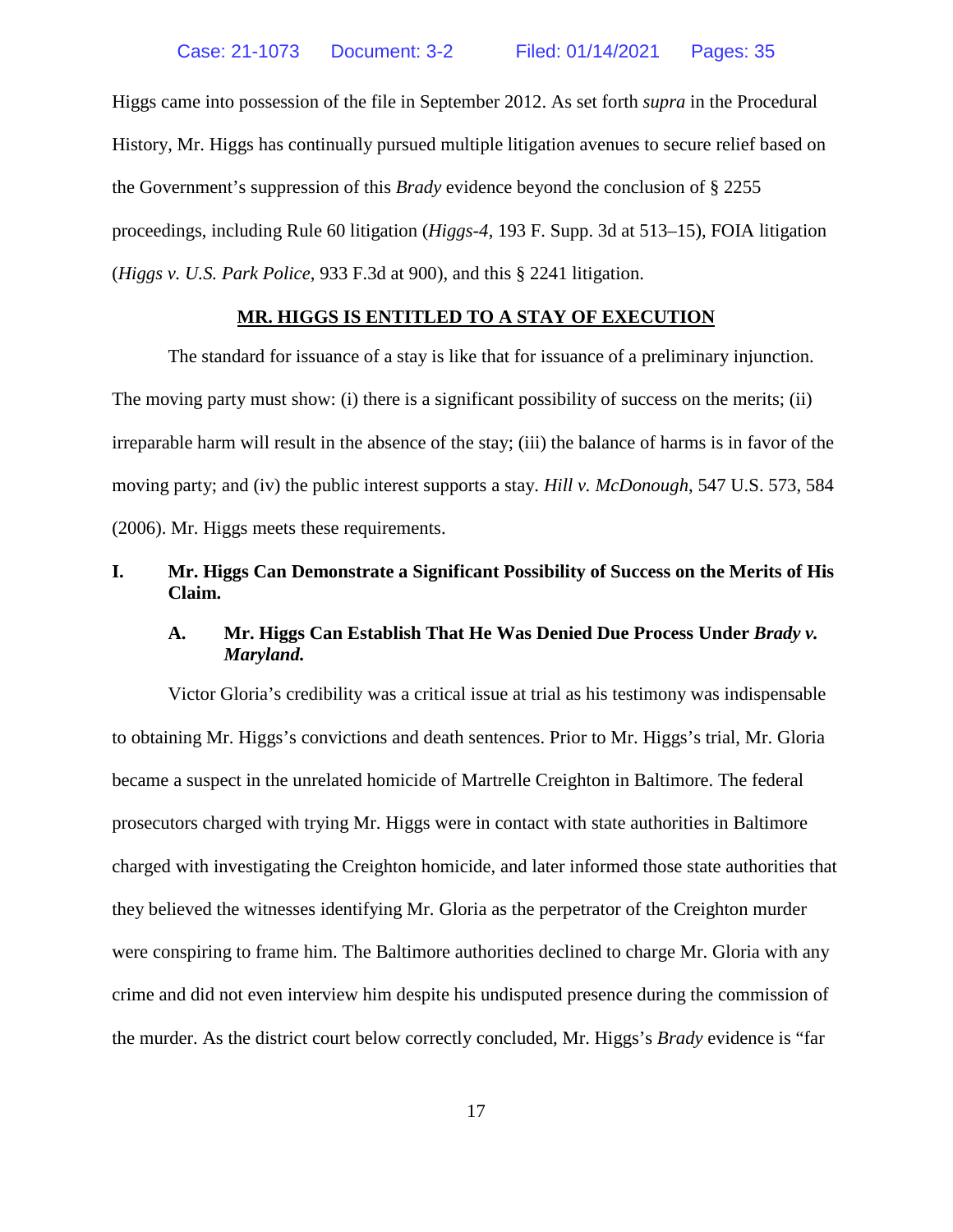from trivial" and it "brings to light serious questions about the government's involvement in the Baltimore investigation of Mr. Gloria." DCO at 7.

A *Brady* violation has three elements: (1) suppression by the prosecution of evidence that is both (2) favorable to the accused and (3) material to guilt or punishment. *Banks v. Dretke*, 540 U.S. 668, 691 (2004). The duty to disclose material exculpatory evidence extends to evidence in the possession of the police, regardless whether prosecutors are aware of it. *Kyles v. Whitley*, 514 U.S. 419, 437 (1995). The Supreme Court has made clear that "[i]mpeachment evidence . . . as well as exculpatory evidence, falls within the *Brady* rule." *United States v. Bagley*, 473 U.S. 667, 676 (1985); *see also Giglio v. United States*, 405 U.S. 150, 154 (1972) ("When the 'reliability of a given witness may well be determinative of guilt or innocence,' nondisclosure of evidence affecting credibility falls within this general rule.") (quoting *Napue v. Illinois*, 360 U.S. 264, 269  $(1959)$ ).

## *1. The Government Withheld Exculpatory Evidence of Mr. Gloria's Lenient Treatment in Exchange for His Testimony.*

<span id="page-20-0"></span>Evidence that the Government actively intervened to protect Mr. Gloria from being prosecuted for murder to preserve his credibility in this case constitutes impeachment evidence that must be disclosed pursuant to *Brady.* The Government has never disputed that it did not inform counsel for Mr. Higgs prior to trial that it was aware Mr. Gloria was a suspect in Mr. Creighton's murder and had multiple contacts on Mr. Gloria's behalf with the state authorities who were deciding whether to prosecute him.

The essence of the Government's argument when this claim was raised during the § 2255 proceedings and again during the 60(d) proceedings in the District of Maryland was instead that Baltimore authorities declined to prosecute Mr. Gloria entirely of their own accord, and thus Mr. Gloria received no benefit from federal authorities that they were required to disclose. It was a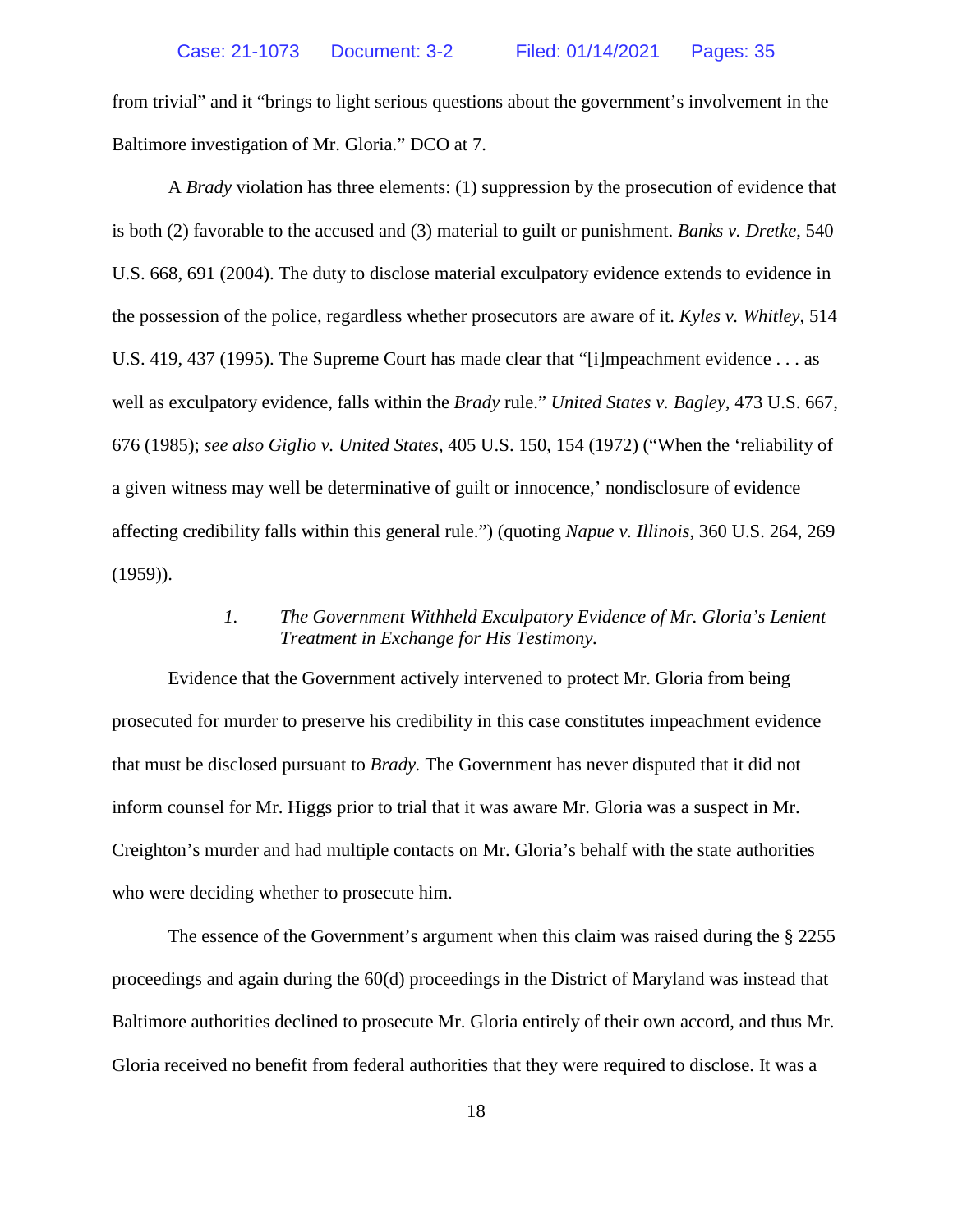mere happy coincidence for the Government that the critical witness in a case it had been investigating for over three years did not become irredeemably tainted when Baltimore authorities exercised their purportedly independent judgment to decline to charge Mr. Gloria. The Government further argued that the prosecutors "had no duty or ability to predict, much less inform Higgs of benefits, or acts of grace, that coincidentally flowed to [Mr. Gloria] after this trial." Mot. Strike 86, *United States v. Higgs*, No. 98-cr-520-PJM (D. Md. Nov. 8, 2006), ECF No. 519.

These arguments lack merit. The police had strong reason to suspect Mr. Gloria, as he was either directly or indirectly implicated by multiple witnesses as the person who stabbed Mr. Creighton. And it is highly likely that Mr. Gloria knew that the federal authorities responsible for making a downward departure motion and a sentencing recommendation in the federal case were aware of his involvement in the Baltimore case, as the Maryland district court found during the 60(d) litigation. *Higgs-4*, 193 F. Supp. 3d at 511 n.12 ("[I]t seems plausible that the AUSA's knowledge of the friendship and theory of the conspiracy came from her questioning Gloria himself about the Creighton murder.").

In other words, Mr. Gloria knew that the federal prosecutors knew that he was a suspect in Mr. Creighton's killing, because the federal prosecutors questioned him about it. The federal prosecutors knew that they were shielding him from the state prosecutors, and that they were turning around and feeding information he gave them to the state authorities. Moreover, the federal prosecutors likely told Mr. Gloria during these conversations that they would be speaking to state authorities further. Regardless, mere knowledge that federal prosecutors were aware of the Baltimore investigation created a powerful incentive on Mr. Gloria's part to ingratiate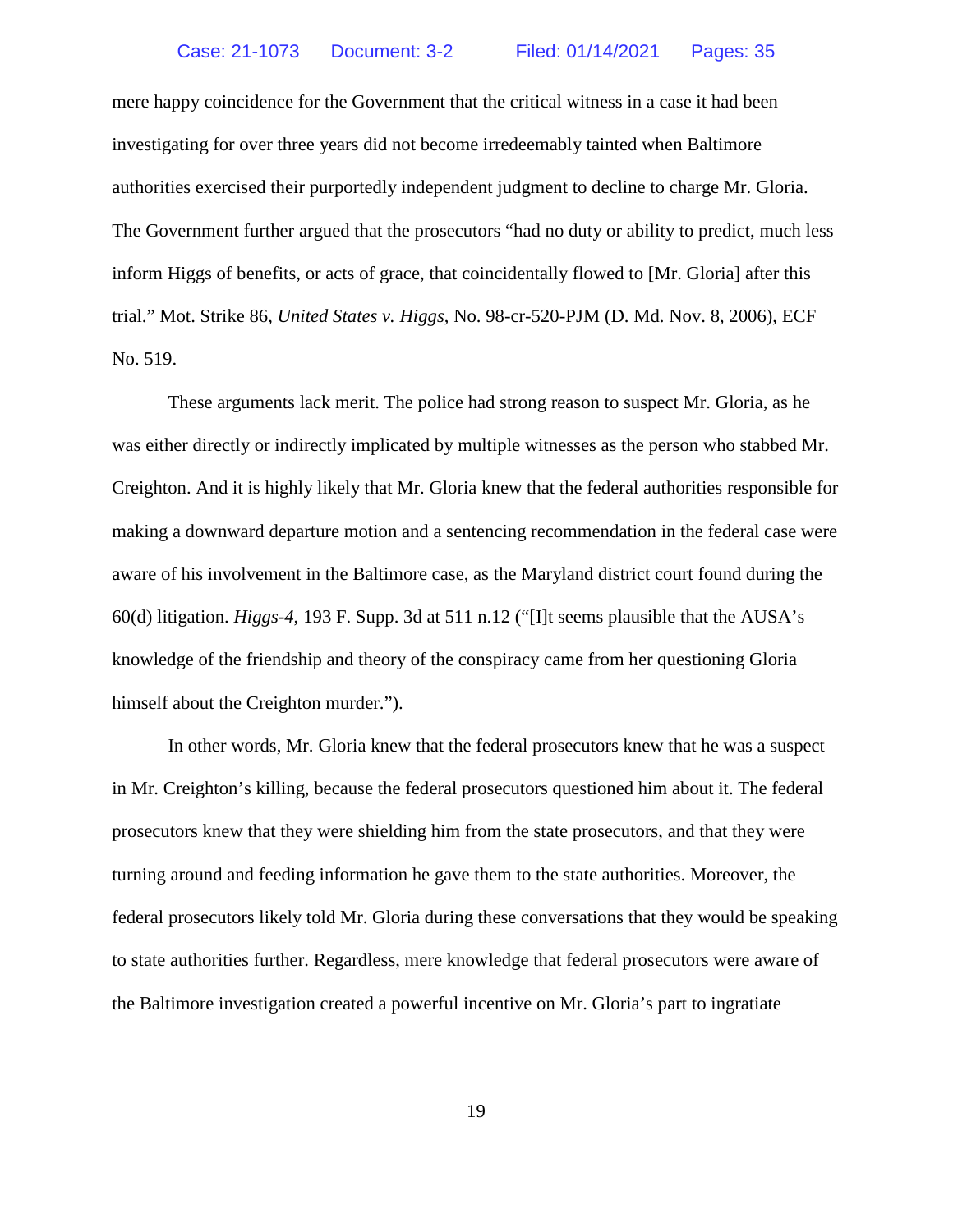himself to the maximum possible extent with the Government.<sup>[10](#page-22-1)</sup> This information was thus exculpatory within the meaning of *Brady*, as it constitutes "evidence that the defense might have used to impeach the Government's witnesses by showing bias or interest." *Bagley*, 473 U.S. at 676; *see also Giglio*, 405 U.S. at 154 (*Brady* rule encompasses "evidence affecting credibility").

## *2. The Withheld Information Was Material.*

<span id="page-22-0"></span>It is impossible to overstate the importance of Mr. Gloria to the Government's case. As the Fourth Circuit noted on direct appeal, "[m]ost of the facts surrounding the murders of the three women were obtained from [Mr. Gloria's] eyewitness testimony." *Higgs-1*, 353 F.3d at 289 n.1; *see also id.* at 313–14 (evidence of kidnapping, felony, and premeditated murder is all derived from Mr. Gloria's testimony).

Furthermore, because Mr. Gloria's testimony served as the central pillar for the Government's case against Mr. Higgs, it is evident that the jury credited that testimony, regardless of trial counsel's attempts to impeach his credibility.

Lastly, the assertion that additional impeachment of Mr. Gloria would not have made any difference is erroneous. The impeachment value of the suppressed evidence was particularly strong. Mr. Gloria was a suspect in a murder, and if so charged, would have faced the possibility of imprisonment for life. Moreover, evidence of the intervention by federal authorities on his behalf would have allowed the jury to consider the lengths to which the Government was willing

<span id="page-22-1"></span><sup>&</sup>lt;sup>10</sup> Baltimore authorities neither charged Mr. Gloria with Mr. Creighton's murder nor interviewed him, even though they charged Keith and Kevin Scott with first-degree murder – in spite of the fact that there was little evidence to substantiate such charges. In the absence of knowledge that Mr. Gloria was a key witness in a high-profile federal murder prosecution, it is highly unlikely that Baltimore authorities would have declined to charge Mr. Gloria – who was present at the time of the murder and implicated far more directly by several witnesses, including disinterested witnesses – without, at the very least, interviewing him.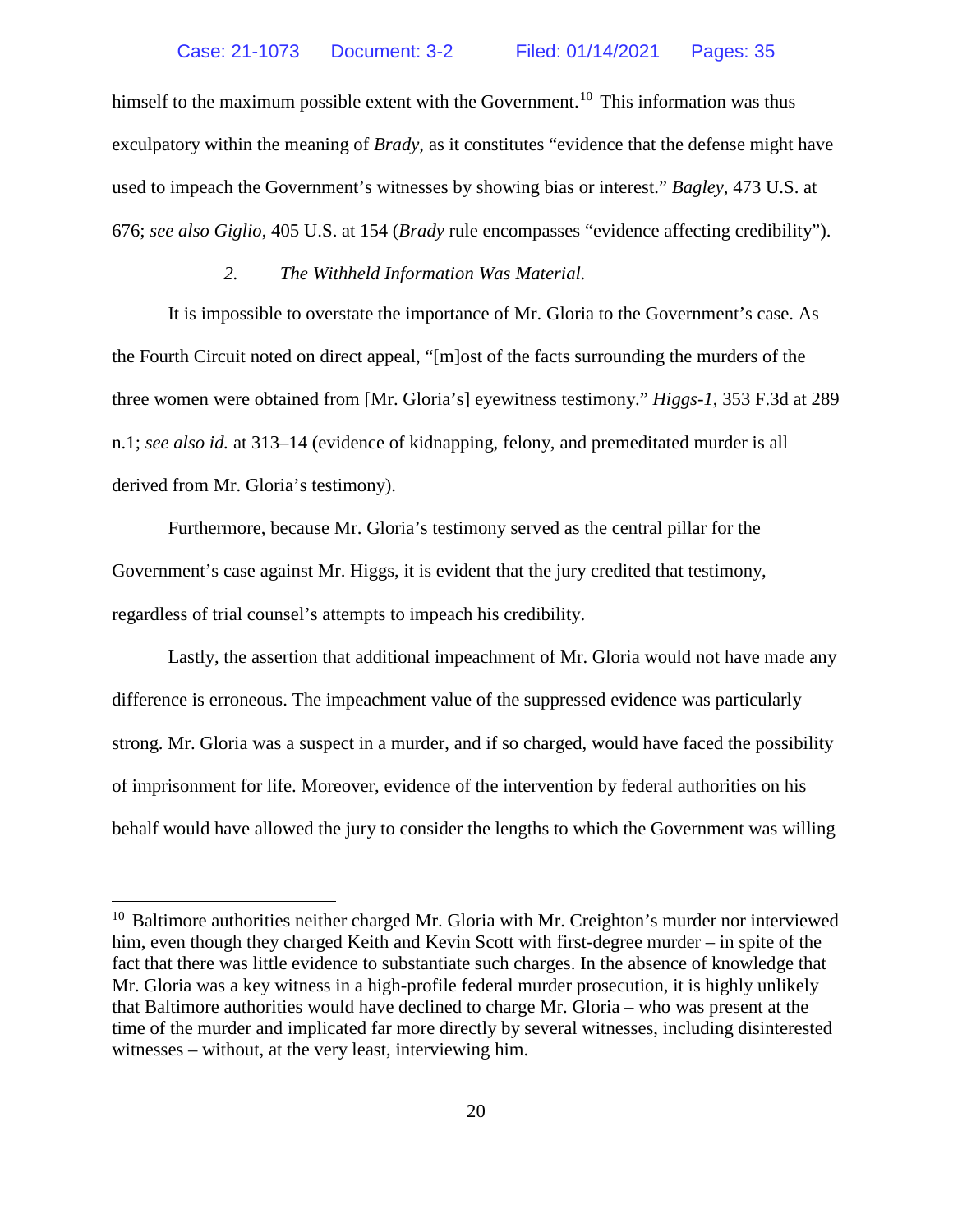to go to assist Mr. Gloria and, in turn, the length to which Mr. Gloria was willing to go to secure that assistance. This evidence was different in force and in kind from the impeachment developed at trial, and it gave Mr. Gloria additional motivation – of which the jury was not aware – to curry favor with the Government. Nor does it matter whether a formal agreement was in place not to prosecute Mr. Gloria in Baltimore in exchange for his testimony. As the Seventh Circuit explained in *United States v. Salem*, 578 F.3d 682 (7th Cir. 2009),

to say that there is no reasonable probability that the jury could reach a different result, even if the evidence showed that the government's star witness was never charged for his direct involvement in a violent gang murder, ignores the differences between the drug and gun crimes about which [the star witness] was questioned [at trial] and [his undisclosed involvement in a] first-degree homicide.

578 F.3d at 689.

The mere fact that Mr. Gloria knew he was under investigation, and that the federal authorities with whom he was cooperating were in contact with state authorities, constituted powerful impeachment evidence. The suppression of the Baltimore homicide evidence was material.

## <span id="page-23-0"></span>**B. Mr. Higgs Can Establish that the District Court Improperly Employed Rigid Categories, Instead of Applying the Standard-Based Language of the Savings Clause.**

While Mr. Higgs asserted a *Brady* claim in his initial § 2255 motion, he lost that challenge, in large measure, because he had no hard evidence to support it given that the Government had refused to turn over the police and prosecution's files. It was not until two years after the denial of Mr. Higgs's § 2255 motion that he was able to obtain the Baltimore Police Department's 640-page file through a subsequent request. The materials in the file substantiated his initial § 2255 allegations.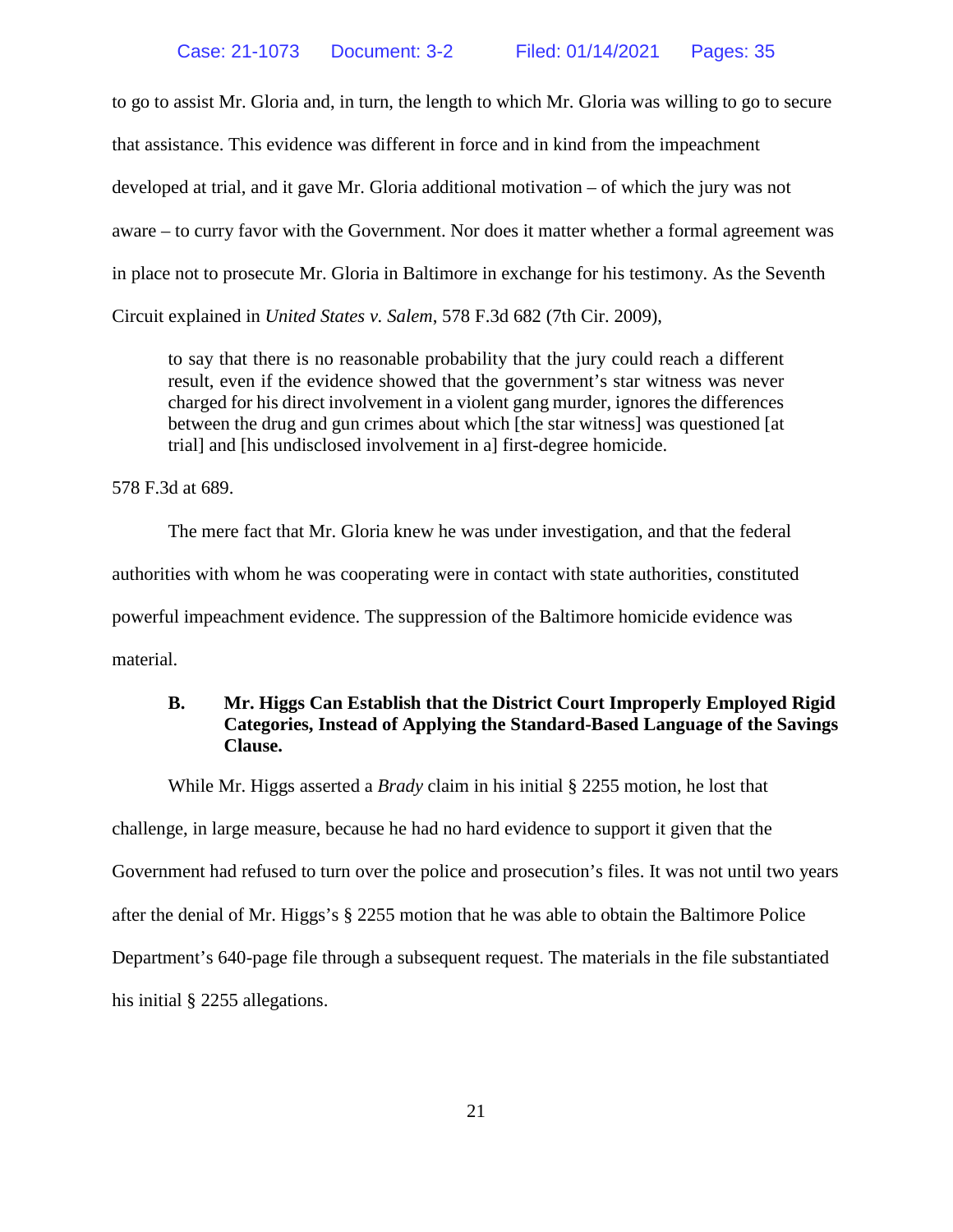Mr. Higgs's *Brady* claim is properly brought under § 2241 because the Government withheld evidence supporting the claim until after Mr. Higgs's § 2255 proceedings had ended. It was thus impossible for Mr. Higgs to present this evidence during the original  $\S 2255$ proceedings, and he is precluded from attempting to use § 2255 to do so again now, due to the strict barriers to raising successive § 2255 petitions. As a result, Mr. Higgs is entitled to review under § 2241 because § 2255 is "inadequate or ineffective to test the legality of [Mr. Higgs's] detention" or sentence. 28 U.S.C. § 2255(e). This provision is commonly called the "savings clause," and allows a federal prisoner who otherwise would have to proceed under § 2255 to litigate a habeas claim under 28 U.S.C. § 2241. Seventh Circuit precedent requires "some kind of structural problem with section 2255 before section 2241 becomes available." *Webster v. Daniels*, 784 F.3d 1123, 1136 (7th Cir. 2015) (en banc).

In this case, denying § 2241 review of this *Brady* claim would reward the Government for its misconduct. Because the Government successfully hid the evidence until after the § 2255 proceedings were over, the Government's misconduct and the exculpatory evidence it failed to disclose will never receive proper review by any court unless this Court allows Mr. Higgs to proceed under § 2241.

The Indiana district court ruled that Mr. Higgs was unlikely to prevail on his claim that he may proceed under § 2241, in part, because it concluded that he could not satisfy what it characterized as an "established avenue" for bringing a § 2241 claim based on newly discovered evidence. DCO at 6. The court cited Seventh Circuit precedents identifying "three specific paths" to satisfying the savings clause. *Id*. at 5 (citing *In re Davenport*, 147 F.3d 605, 611-12 (7th Cir. 1998) (claim relying on Supreme Court decision of statutory interpretation made retroactive to cases on collateral review); *Garza v. Lappin*, 253 F.3d 918, 921-23 (7th Cir. 2001) (claim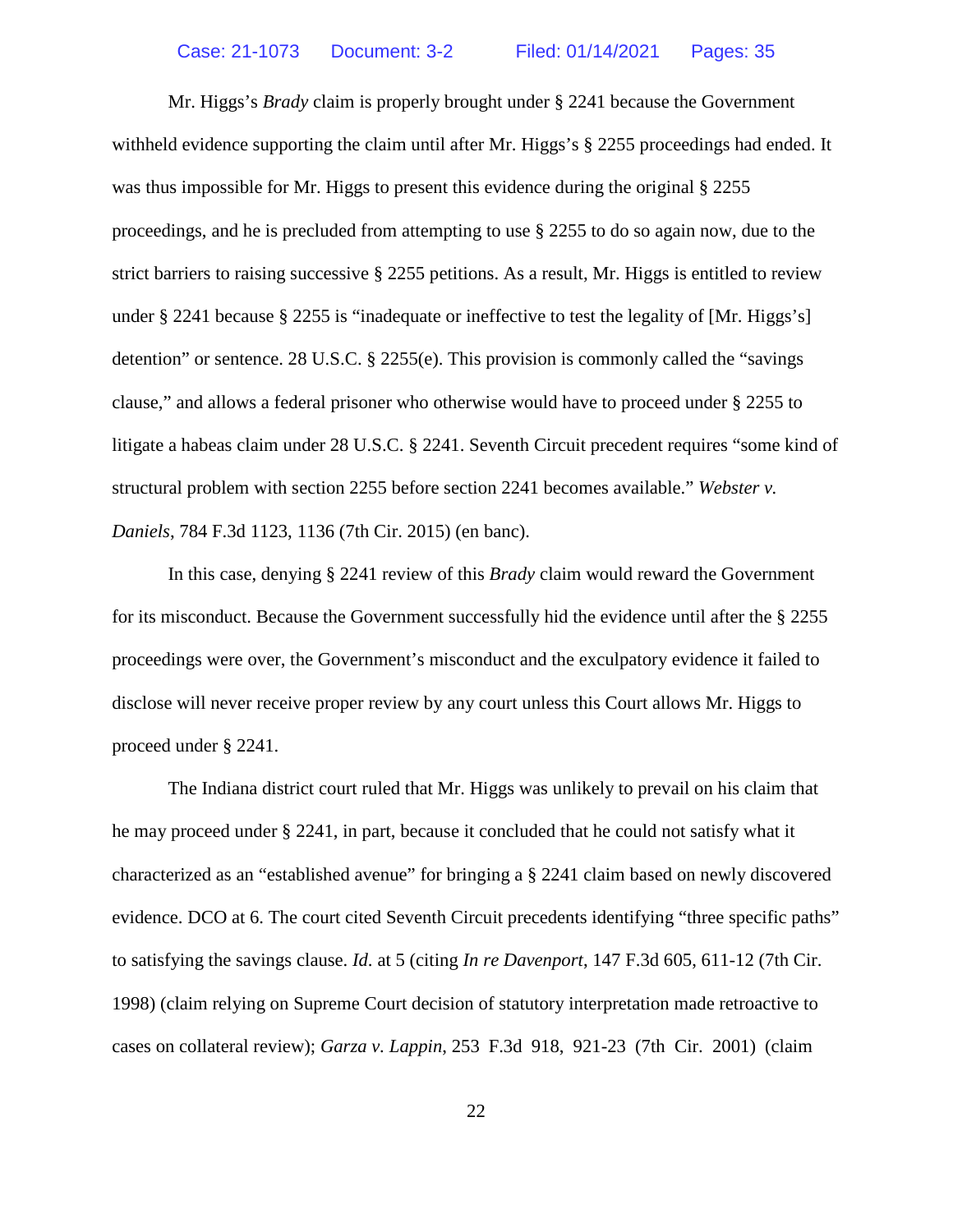relying on decision issued by international tribunal after § 2255 proceedings were completed); and *Webster*, 784 F.3d at 1135-44 (claim relying on evidence that existed but was unavailable at the time of trial and showed that defendant was categorically ineligible for the death penalty)). While the court recognized that the "fact patterns" of these three cases were not the only ones that could satisfy the savings clause, *id*. at 5, it effectively did exactly what it disclaimed doing: it rejected Mr. Higgs's savings clause argument because it was not a perfect match with the facts of any of these three cases.

In the district court's view, a petitioner seeking to satisfy the savings clause with a claim based on newly discovered evidence must show all three factors that led the Seventh Circuit to allow § 2241 review in *Webster*. Specifically, a petitioner would have to show that the newly discovered evidence: (1) existed at the time of trial, (2) was not available to the petitioner through the exercise of diligence, and (3) demonstrated that the petitioner was categorically ineligible for the sentence imposed. *Id*. at 6 (citing *Webster*, 784 F.3d at 1139). The court recognized that "Mr. Higgs has made a strong showing that his *Brady* claim satisfies the first two requirements." *Id*. Nevertheless, he could not obtain § 2241 review because, unlike Webster, he could not show his categorical ineligibility for the death penalty. *Id*. at 7.

The district court's insistence that only newly-discovered evidence claims that can satisfy *Webster*'s third prong are eligible for § 2241 review was unduly restrictive. The court's analysis contravened its own recognition of the rule that *Davenport*, *Webster*, and *Garza* do not provide the only routes to § 2241 review. *Id*. at 5-6 (citing *Purkey*, 964 F.3d at 615). Indeed, just this week, this Court has acknowledged as much in other unrelated litigation in Mr. Higgs's own case:

As we explained in *Purkey* and reiterate today, our decisions in *Davenport*, *Garza*, and *Webster* do not "create rigid categories delineating when the [savings clause]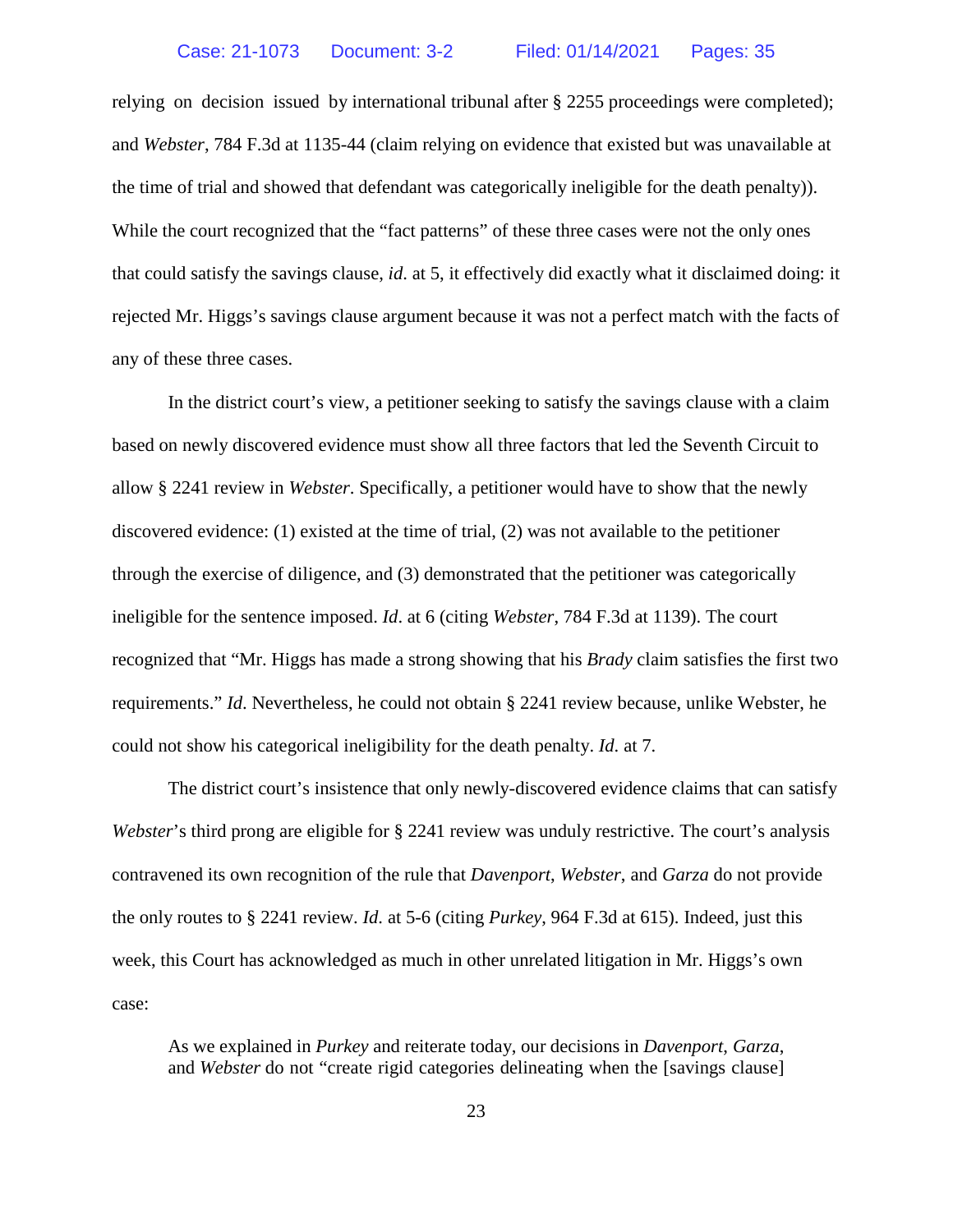is available." 964 F.3d at 614. Such a conclusion "would be inconsistent with the standard-based language of section 2255(e)." *Id.* at 614–15. To be sure, we took care in *Purkey* to emphasize that the terms "inadequate" and "ineffective" (as used in § 2255(e)'s savings clause) must mean something more than the mere lack of success. *Id.* at 615. Instead, "there must be some kind of *structural* problem with section 2255 before section 2241 becomes available." *Webster*, 784 F.3d at 1136 (emphasis added).

*Higgs v. Watson*, No. 20-2129, 2021 WL 81380, at \*3 (7th Cir. Jan. 11, 2021).

Contrary to this directive, the district court applied "rigid categories" that limit *Webster*'s analysis only to claims such as intellectual disability and age that can make a defendant categorically ineligible for the death penalty. Granted, *Webster* was a case about intellectual disability that required this Court to decide whether the savings clause could be applied to issues of categorical ineligibility for the death penalty. The Court answered this issue in Webster's favor. Then, in applying that decision to the facts presented, this Court focused on the structural problems that arise when critical evidence that existed at the time of trial was not available to the reasonably diligent defendant during a previous attempt to litigate the claim. *Webster,* 784 F.3d at 1140. The circumstances here present a far more compelling need for § 2241 review than those in *Webster* because here it was the Government itself that hid the critical evidence until well after initial § 2255 proceedings were completed.

The district court concluded that a § 2255 petitioner victimized by this category of government misconduct is out of luck. It should have ruled, on the contrary, that the savings clause applied, or at least that Mr. Higgs had a likelihood of establishing that it did.

## <span id="page-26-0"></span>**C. Mr. Higgs Can Establish that the District Court Gave Undue Significance to the Lack of a Specific "***Brady* **Exception" to the Provisions Governing Successive Petitions.**

The district court's second reason for rejecting the savings clause argument was the absence of a specific provision for cases like this one in the section governing successive § 2255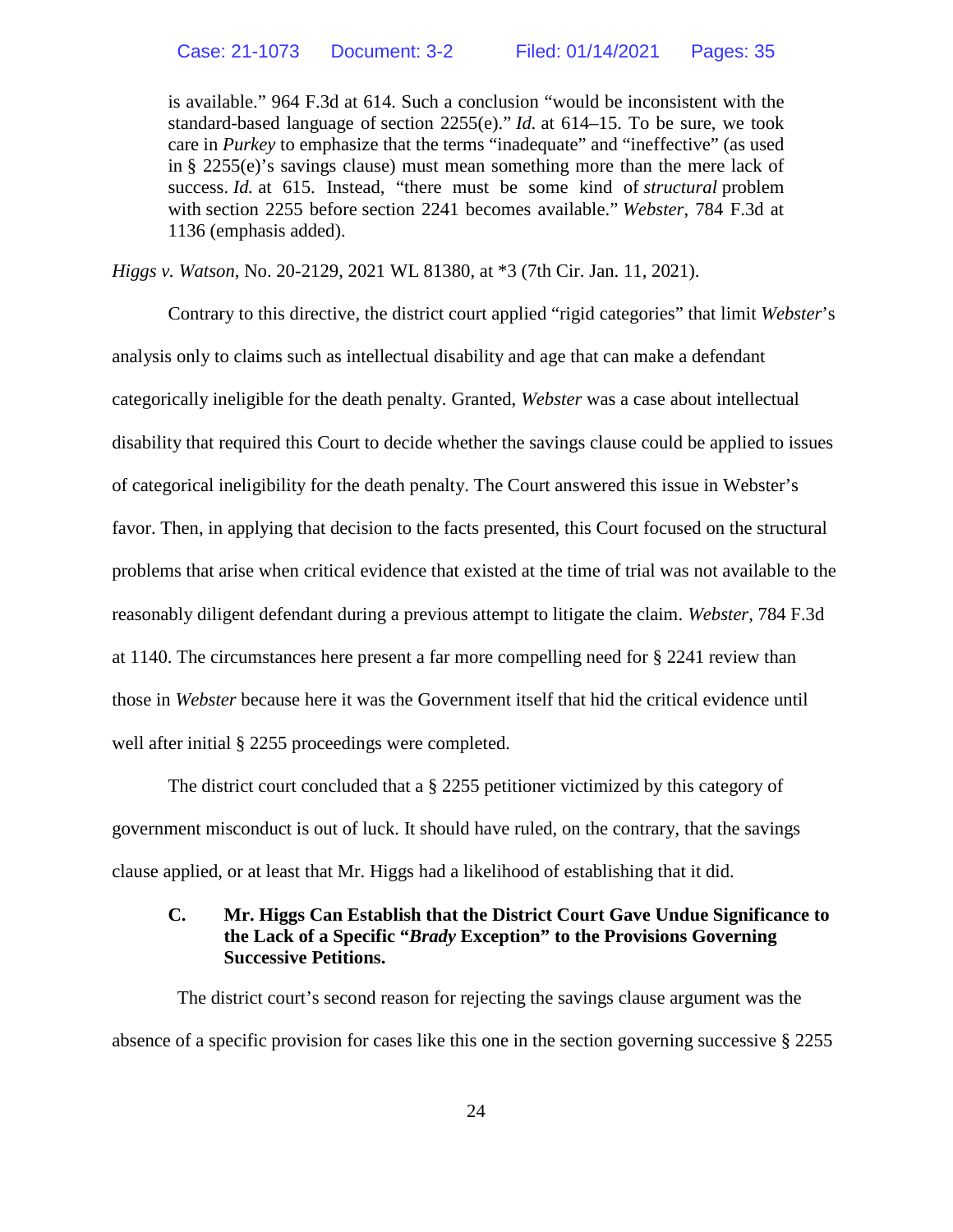petitions. According to the district court, Mr. Higgs maintained that the court should recognize a "special rule" for *Brady* claims "to discourage the government from suppressing evidence after trial." *Id*. at 7. The court viewed it as conclusive that Congress decided to limit second or successive petitions based on newly discovered evidence to those supported by a clear and convincing showing of innocence, and did not include a *Brady* exception when it enacted § 2255. *Id*. at 8.

The district court recognized that the newly discovered suppressed evidence identified by Mr. Higgs was not available at the time of his initial § 2255 motion and that its impact was "far from trivial." DCO at 6-7. Thus, the Government's misconduct prevented Mr. Higgs from using this evidence to support the claim raised in his initial § 2255, where he would not have faced any procedural barriers to review. Nevertheless, the district court concluded that the only avenue for a petitioner like Mr. Higgs to seek relief for newly discovered evidence was through § 2255(h), even though his claim could not satisfy the exception's very narrow requirements. DCO at 8. The district court erred for several reasons.

*First*, the district court rewarded the Government for successfully hiding the *Brady* evidence not only at trial, but also throughout the post-conviction process. The Government's successful suppression precluded Mr. Higgs from having any opportunity to raise his claims at that time. Section 2255 should not be construed to reward government misconduct. While the statute largely limits a prisoner to one post-conviction proceeding, it does not suggest that the Government should be allowed to limit a prisoner's ability to identify and litigate claims in an initial proceeding. The Government should not be allowed to take advantage of § 2255's limitations on successive petitions when it actively precluded the discovery and litigation of claims in the first petition. Prosecutors play a special role in the criminal justice system. Their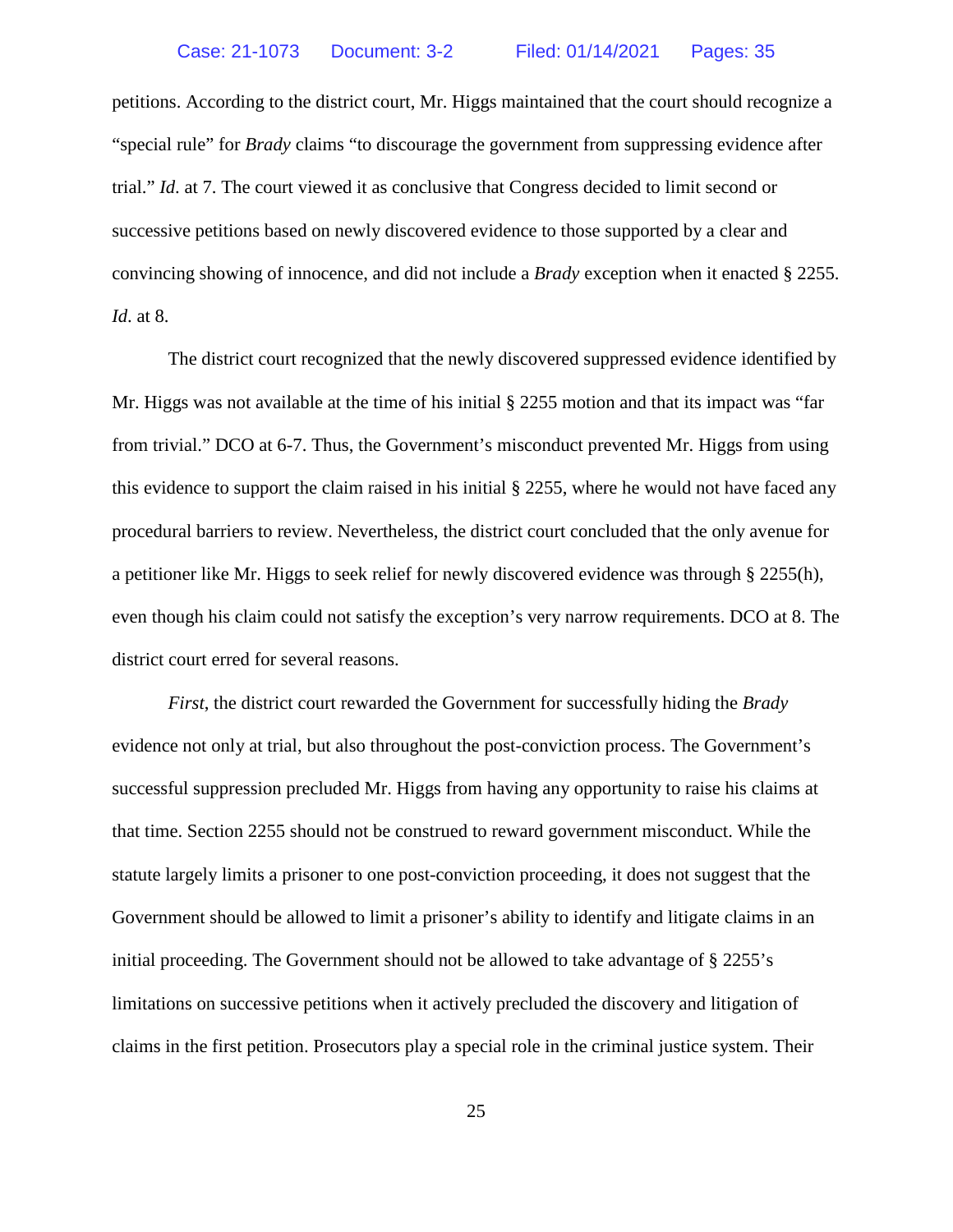obligation to refrain from improper conduct must be faithfully observed. *Banks*, 540 U.S. at 696*; Berger v. United States,* 298 U.S. 78, 88 (1935). Nowhere is this more important than in a capital case; the duty to enforce *Brady* "with painstaking care is never more exacting than it is in a capital case." *Kyles*, 514 U.S. at 422.

"Prosecutors' dishonest conduct or unwarranted concealment should attract no judicial approbation." *Banks*, 540 U.S. at 696. Yet that is exactly what the district court's opinion gives to the Maryland police and prosecutors, who hid valuable evidence in hopes that the defense would not find it. And while *Banks* purports to prevent prosecutors from engaging in hide-andseek games when it comes to exculpatory evidence, *id.*, the Government and Maryland prosecutors played those games and won, both at the time of trial and throughout appellate and collateral review.

*Second*, § 2255(h)(1) places a substantial limit on claims based on newly discovered evidence. Section 2255(h)(1) allows a prisoner to file a second or successive § 2255 petition only on the basis of "newly discovered evidence that, if proven and viewed in light of the evidence as a whole, would be sufficient to establish by clear and convincing evidence that no reasonable factfinder would have found the movant guilty of the offense." This is a high standard to meet, similar to the innocence standard of *Schlup v. Delo*, 513 U.S. 298 (1995), and imposes a substantial barrier to raising claims based on new evidence.

The *Brady* evidence uncovered by Mr. Higgs cannot meet this demanding standard. Granted, the suppressed evidence that Mr. Gloria was a suspect in a Baltimore homicide and that federal authorities intervened on his behalf, had great impeachment value that would have undermined Mr. Gloria's credibility and dealt a substantial blow to the Government's case. However, it does not, by itself, constitute affirmative evidence of innocence, let alone by the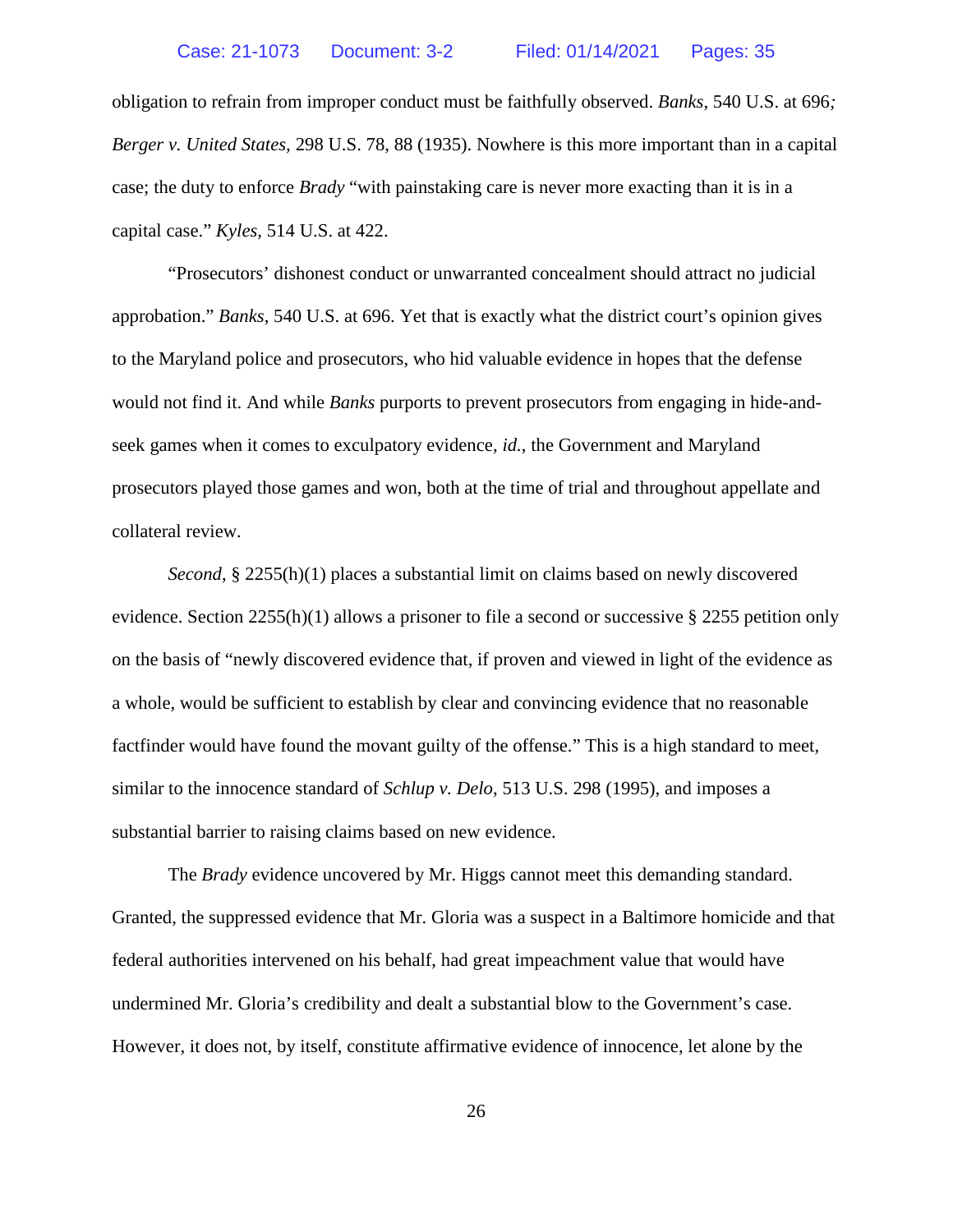clear and convincing standard required by the statute. This Court has recognized that impeachment evidence will seldom if ever make a clear and convincing showing that no reasonable juror would vote to convict. *McDowell v. Lenke*, 737 F.3d 476, 484 (7th Cir. 2013). Indeed, evidence that is merely impeaching will generally not result in a new trial. *United States v. Young,* 20 F.3d 758, 764 (7th Cir. 1994). The structure of § 2255, and the requirements it imposes before claims based on newly discovered evidence can be litigated in a second petition, made it unavailable to Mr. Higgs at the time he finally uncovered the evidence the Government suppressed.

*Third,* Mr. Higgs, suspecting that the Government had provided undisclosed benefits to Mr. Gloria, tried to raise a similar claim in his initial § 2255 petition. *See* Relevant Factual Background, Section 5 *supra*. But he lacked the proof needed to support those suspicions. Rather than disclose the proof it had been hiding, the prosecutors successfully argued that Mr. Higgs's claim failed for want of proof. *Id*. Despite the egregious nature of this misconduct, it is likely that Mr. Higgs's prior effort to litigate a *Brady* claim would have precluded any effort to relitigate that claim in a second § 2255, if he had tried to file a successive § 2255 petition instead of a § 2241 petition once he had discovered the evidence prosecutors had hidden. 28 U.S.C. § 2244, which is incorporated into § 2255(h), likely erects a complete bar to relitigation of a claim that has previously been raised. *Taylor v. Gilkey*, 314 F.3d 832, 836 (7th Cir. 2002) (§ 2255(h) incorporates § 2244(b), including bar on relitigation of claims).

The district court addressed the problem at the wrong level of generality, and should have asked instead whether Mr. Higgs's case laid bare a "structural problem" with § 2255 that made review impossible. If the court had done so, it would have found the answer in its own discussion: § 2255 makes no provision for a *Brady* claim that is impossible to advance during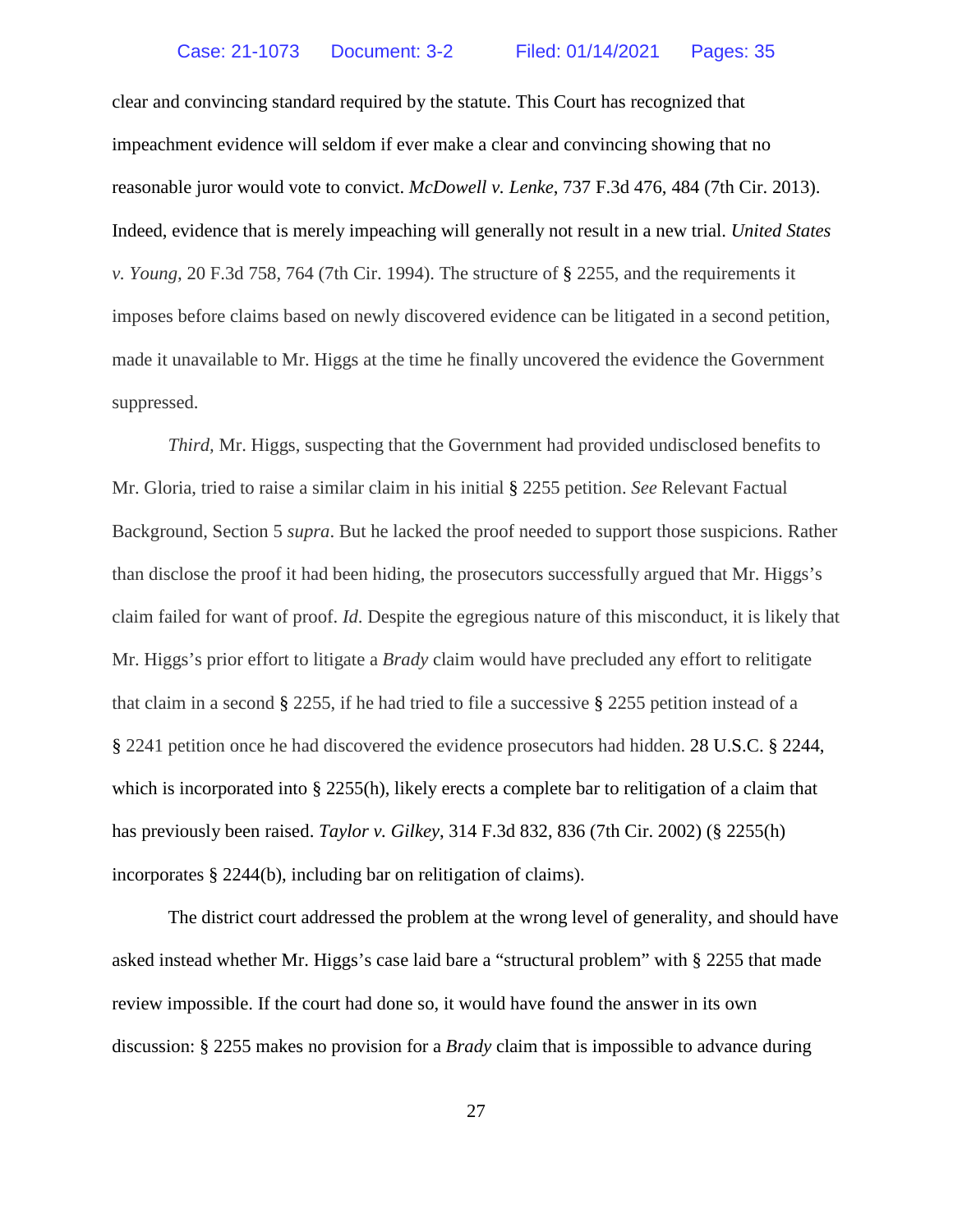initial § 2255 proceedings because the prosecution or police manage to hide the suppressed evidence until later. This is a structural problem with § 2255 no less than the one identified in *Webster*. It should not matter that the type of claim at issue there involved categorical ineligibility for death. *Brady*, too, protects fundamental values.

So, we come to the crux of the issue in this case. Is there a working vehicle that will allow Mr. Higgs to raise his substantial claims of prosecutorial suppression of evidence in violation of due process? Or will the Government be rewarded for the length of time it successfully hid exculpatory evidence by escaping any review of its own misconduct in violation of Mr. Higgs's constitutional rights?

Here, the Government cheated at trial. That cheating helped it obtain Mr. Higgs's convictions and death sentences. In § 2255 proceedings, the Government cheated again. That cheating allowed it to argue successfully that Mr. Higgs lacked the evidence necessary to sustain his *Brady* claims, even as it continued to hide the evidence that would have proved those claims valid.

Rewarding such misconduct will encourage some prosecutors to bend and break the rules to obtain a conviction and death sentence, hoping they can keep the evidence hidden long enough to prevent the courts from reviewing their actions. Indeed, as Justice Sotomayor pointed out in her dissent in *Bernard v. United States*, 2020 U.S. LEXIS 5991, at \*5 (Dec. 10, 2020), such a result "rewards prosecutors who successfully conceal their *Brady* and *Napue* violations until after an inmate has sought relief from his convictions on other grounds." It is untenable to think that Congress intended this result, and yet, that is exactly what has occurred here.

Constitutional violations arising from the suppression of material exculpatory evidence are simply too important to avoid review. Such violations strike at the heart of the criminal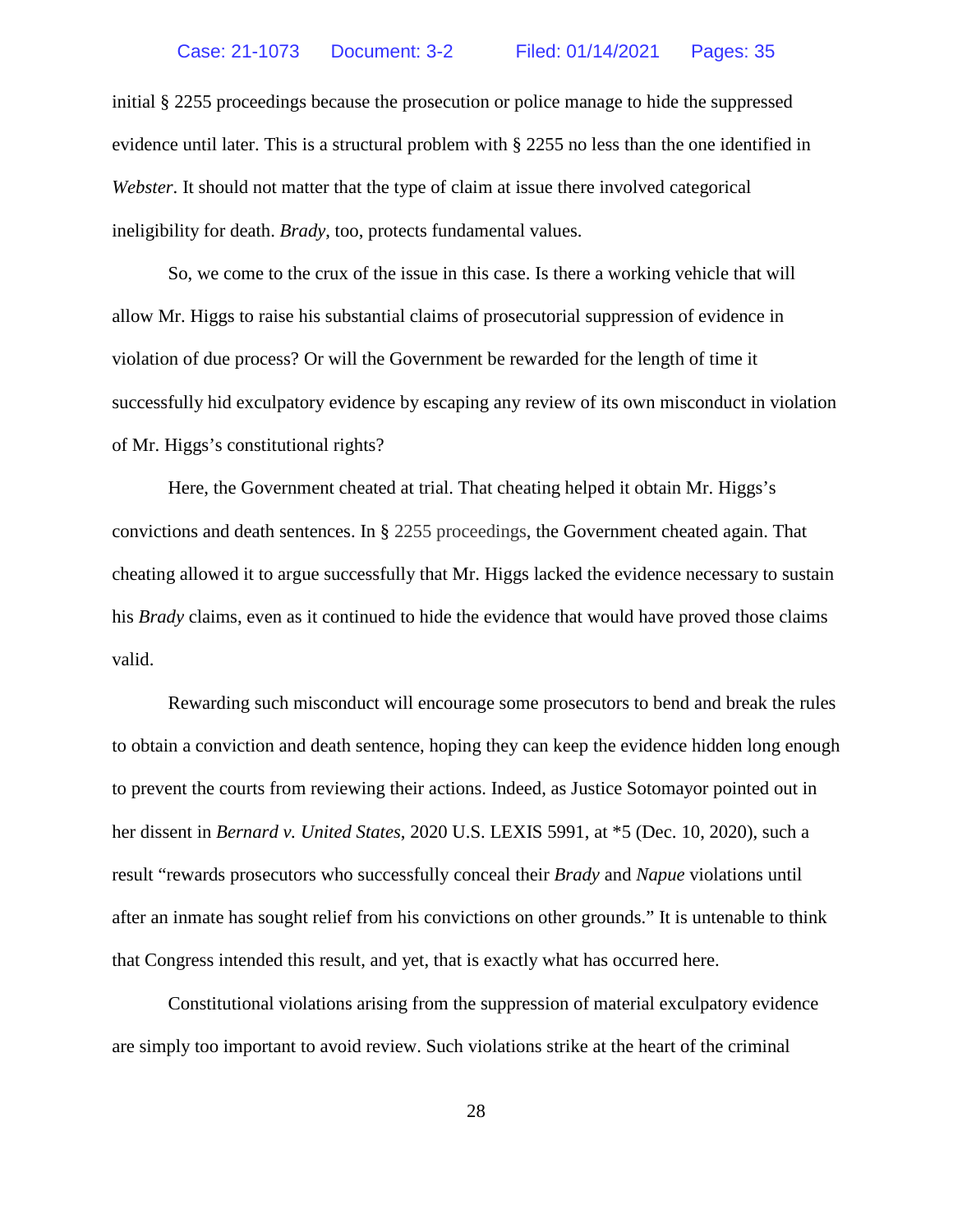justice system and undermine the public's faith in its legitimacy. The need for transparent judicial review is especially great in these times where many portions of the public have expressed a great distrust of the criminal justice system; have questioned the actions of police and prosecutors; and have seen the exonerations of hundreds of people whose wrongful convictions were based, in whole or in part, on the unconstitutional suppression of evidence. *See, e.g.*, Univ. of Cal. Irvine Newkirk Ctr. for Sci. & Soc'y, Univ. of Mich. Law Sch., & Mich. State Univ. Coll. of Law, *Exoneration Detail List, Official Misconduct (OM) Tab: Exculpatory evidence withheld*, National Registry of Exonerations, https://tinyurl.com/y4jh7a56 (last visited Jan. 14, 2021).

Prosecutors should not be able to avoid review of their misconduct through a narrow construction of the habeas statute. But, in this scenario, the structure of § 2255, and the limitations it imposes when new evidence of prosecutorial misconduct is discovered, preclude review. Congress created the savings clause to ensure that issues like this one would not escape judicial review. Section 2241 is the legitimate and appropriate vehicle for Mr. Higgs to litigate these claims.

#### <span id="page-31-0"></span>**II. Mr. Higgs Will Suffer Irreparable Injury Without a Stay.**

Mr. Higgs's execution is scheduled for January 15, 2021. The harm to Mr. Higgs of being put to death – where Mr. Higgs was not the shooter and the shooter is serving a life sentence, where Mr. Higgs is innocent of capital murder, and where no evidentiary hearing has ever been held to resolve the outstanding issues stemming from Mr. Gloria's involvement in the Baltimore murder and determine whether the Government violated its *Brady* obligations – cannot be overstated. *See Williams v. Chrans*, 50 F.3d 1358, 1360 (7th Cir. 1995) (holding that "irreparable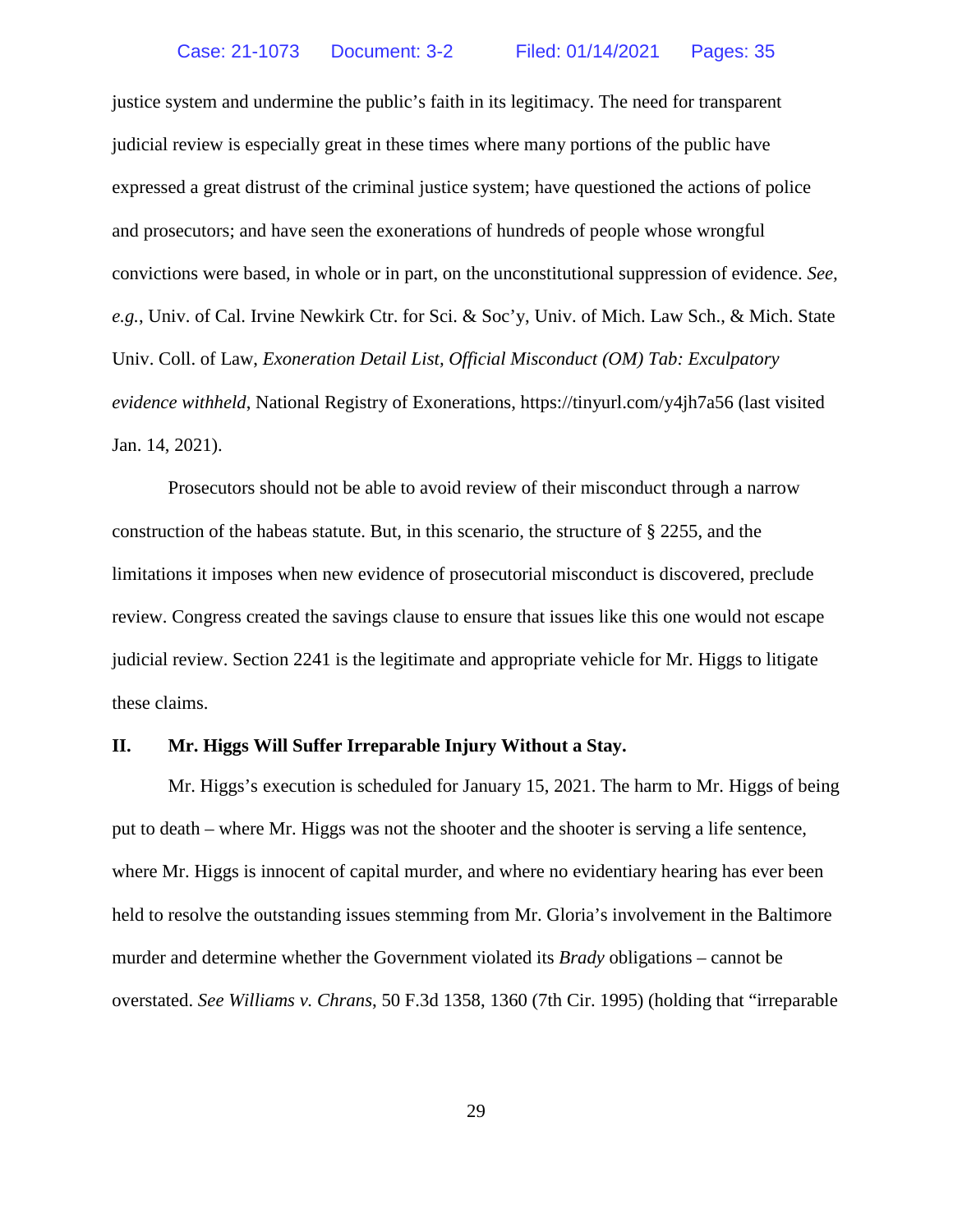harm is taken as established in a capital case" because "[t]here can be no doubt that a defendant facing the death penalty at the hands of the [Government] faces irreparable injury").

## <span id="page-32-0"></span>**III. A Stay Will Not Substantially Harm the Government; the Potential Injury to Mr. Higgs Outweighs Any Harm to Respondents.**

The Government's only interest in securing Mr. Higgs's execution before full and fair judicial review of his *Brady* claim is its desire for adherence to an arbitrary schedule. Mr. Higgs's request for a stay is not based on any delay on his part. Until recently, the Government had not carried out an execution since 2003 and had no execution protocol in place since 2011. In the meantime, Mr. Higgs has diligently pursued the claims raised in the Second Amended Petition, seeking relief under § 2255 in 2005 (through the denial of certiorari in 2012), seeking relief under Rule 60(d) (through the denial of certiorari in 2018), and seeking additional discovery to support the claim through FOIA litigation (denial of discovery affirmed by Seventh Circuit in 2019). When the Government announced Mr. Higgs's execution date on November 20, 2020, less than two months ago, Mr. Higgs continued his ongoing litigation efforts and filed the Second Amended Petition on December 23, 2020. *See* ECF No. 14-1.

In any event, under no scenario can the Government's interest in adhering to an arbitrarily accelerated execution schedule, packed into a lame-duck President's last full week in office, outweigh the interest of the Petitioner and the public in ensuring that Petitioner's constitutional rights were not violated.

## <span id="page-32-1"></span>**IV. The Public Interest Weighs in Favor of a Stay.**

The public interest is "in having a just judgment," *Arizona v. Washington*, 434 U.S. 497, 512 (1978), not simply in having an execution. The public has no interest in executing a man where the Government withheld critical information affecting the credibility of its star witness, information that would have undermined the Government's whole case if disclosed at trial.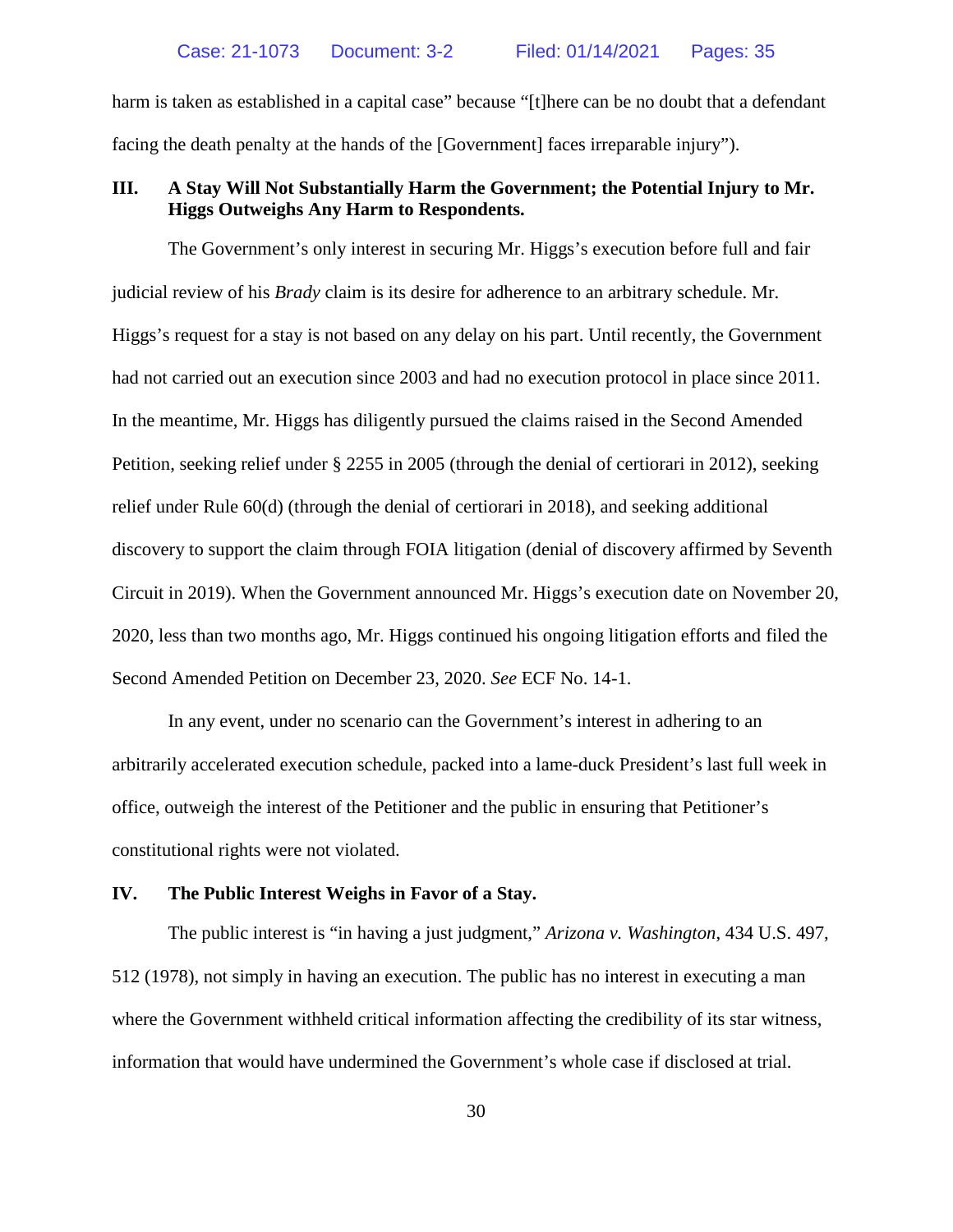Indeed, the opposite is true. The public interest lies in ensuring that the Government obeyed its ethical and constitutional duties, not that it successfully hid exculpatory evidence until after appellate and collateral proceedings were completed.

This Court has an opportunity to remind the public that our justice system does not execute prisoners without providing some avenue of review for concededly substantial claims that the Government withheld material information at trial. To the extent there is a public interest in timely enforcement of a death sentence, that interest does not outweigh the public interest in knowing that the federal government met its constitutional responsibilities. It has not done so here. The balance of harms weighs in Mr. Higgs's favor.

## **REQUEST FOR RELIEF**

<span id="page-33-0"></span>For the foregoing reasons and those that will be enumerated in greater detail in his opening brief on February 22, 2021, Mr. Higgs respectfully requests that the Court stay his execution pending its consideration of his *Brady* claim.

Respectfully submitted,

/s/ Matthew C. Lawry Matthew C. Lawry Federal Community Defender Office for the Eastern District of Pennsylvania The Curtis, Suite 545-West 601 Walnut Street Philadelphia, PA 19106 215-928-0520 Matthew\_Lawry@fd.org

January 14, 2021